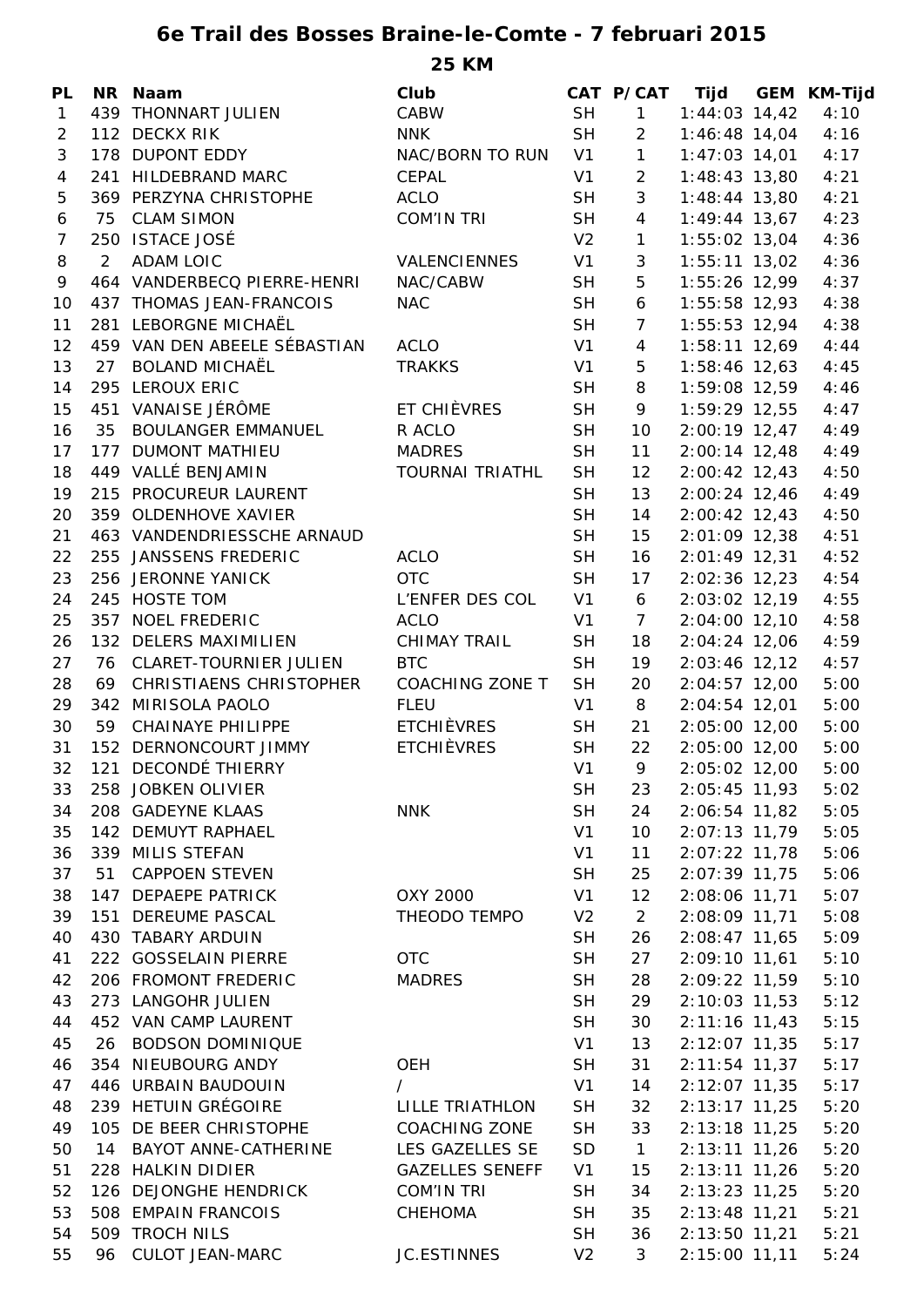| <b>PL</b> |     | NR Naam                                       | Club                   |                | CAT P/CAT       | Tijd            | GEM KM-Tijd |
|-----------|-----|-----------------------------------------------|------------------------|----------------|-----------------|-----------------|-------------|
| 56        |     | 145 DENAYST LAURENT                           | LUNDI JOGGING          | <b>SH</b>      | 37              | $2:14:52$ 11,12 | 5:24        |
| 57        |     | 232 HAVAUX JEAN-DANIEL                        | <b>NAC</b>             | V <sub>2</sub> | $\overline{4}$  | $2:15:45$ 11,05 | 5:26        |
| 58        |     | 321 MASSART JEAN-FRÉDÉRIC                     | <b>GAG GEMBLOUX</b>    | V <sub>2</sub> | 5               | $2:15:37$ 11,06 | 5:25        |
| 59        |     | 329 MEHOUDENS ALAIN                           | <b>JOGGING ENTITÉ</b>  | V <sub>2</sub> | 6               | 2:15:40 11,06   | 5:26        |
| 60        |     | 103 DEBAY BLAISE                              |                        | <b>SH</b>      | 38              | 2:16:35 10,98   | 5:28        |
| 61        | 74  | <b>DEBACQ JIMMY</b>                           |                        | <b>SH</b>      | 39              | 2:16:53 10,96   | 5:29        |
| 62        |     | 131 DELCORDE BERNARD                          | <b>HAC</b>             | V1             | 16              | 2:17:19 10,92   | 5:30        |
| 63        |     | 158 DESTREBECQ FRANCOIS                       | <b>ETC</b>             | V <sub>1</sub> | 17              | 2:17:54 10,88   | 5:31        |
| 64        |     | 195 FEYEN TOM                                 | LEEUWERIK              | V1             | 18              | $2:17:12$ 10,93 | 5:29        |
| 65        |     | 304 LOORE FRÉDÉRIC                            |                        | V1             | 19              | $2:18:11$ 10,86 | 5:32        |
| 66        |     | 113 DECLERCQ JOE                              | CEPAL                  | V <sub>2</sub> | $7\overline{ }$ | $2:18:31$ 10,83 | 5:32        |
| 67        |     | 298 LETOT CHRISTOPHE                          |                        | <b>SH</b>      | 40              | 2:18:27 10,83   | 5:32        |
| 68        |     | 191 FAVIER ANNE                               |                        | A2             | $\mathbf{1}$    | 2:19:08 10,78   | 5:34        |
| 69        | 16  | BERGHEZAN MARIE CHRISTINE                     | <b>USBW</b>            | A2             | $\overline{2}$  | 2:19:07 10,78   | 5:34        |
| 70        |     | 1321 VANDEVENNE PATRICK                       | <b>USBW ROAD TEAM</b>  | V <sub>2</sub> | 8               | 2:19:10 10,78   | 5:34        |
| 71        |     | 138 DELRUE LAURENT                            |                        | <b>SH</b>      | 41              | 2:19:20 10,77   | 5:34        |
| 72        |     | 429 SZUSTAK MATHIEU                           | <b>BTC</b>             | <b>SH</b>      | 42              | 2:18:44 10,81   | 5:33        |
| 73        | 24  | <b>BLONDIAU MARC</b>                          |                        | V1             | 20              | 2:20:07 10,71   | 5:36        |
| 74        |     | 85 COLLETTE VINCENT                           | <b>BIN</b>             | V <sub>2</sub> | 9               | 2:20:04 10,71   | 5:36        |
| 75        |     | 513 JACQMIN NATHANAËL                         | <b>COUREURS CÉLEST</b> | V <sub>2</sub> | 10              | $2:20:33$ 10,67 | 5:37        |
| 76        |     | 489 VERRELLEN STEPHANE                        | ET ENGHIEN             | V <sub>1</sub> | 21              | 2:20:32 10,67   | 5:37        |
| 77        | 40  | <b>BOUTRY VINCENT</b>                         | RONDE DES SORCI        | V <sub>1</sub> | 22              | $2:21:09$ 10,63 | 5:39        |
| 78        |     | 511 BAVAY JENNY                               | F.R.T.BINCHE           | A2             | $\mathbf{3}$    | 2:20:36 10,67   | 5:37        |
| 79        | 57  | <b>CEULEMANS BERNARD</b>                      | CABW                   | V1             | 23              | $2:21:12$ 10,62 | 5:39        |
| 80        |     | 470 VANDERMEERS LAURENT                       | <b>ESM</b>             | <b>SH</b>      | 43              | $2:21:37$ 10,59 | 5:40        |
| 81        |     | 83 COADOU KEVIN                               | <b>GROUPE ATHLÉTIQ</b> | <b>SH</b>      | 44              | $2:21:55$ 10,57 | 5:41        |
| 82        |     | 402 ROMBAUX DIDIER                            | F.R.T.BINCHE           | V <sub>2</sub> | 11              | $2:21:20$ 10,61 | 5:39        |
| 83        |     | 188 FALLON THIERRY                            |                        | <b>SH</b>      | 45              | $2:21:23$ 10,61 | 5:39        |
| 84        |     | 330 MEIJNAERT TONI                            | PARNASSE-ISEI          | <b>SH</b>      | 46              | $2:22:31$ 10,53 | 5:42        |
| 85        |     | 68 CHRISTIAENS ALEXANDRE                      |                        | <b>SH</b>      | 47              | $2:22:30$ 10,53 | 5:42        |
| 86        |     | 352 NEYTS MAXIME                              |                        | <b>SH</b>      | 48              | 2:22:33 10,52   | 5:42        |
| 87        |     | 127 DEKNOP ERIC                               |                        | V1             | 24              | $2:11:46$ 11,38 | 5:16        |
| 88        | 4   | ALLART DAVID                                  |                        | V <sub>1</sub> | 25              | 2:22:11 10,55   | 5:41        |
| 89        |     | 291 LENOIR FRED                               |                        | V <sub>1</sub> | 26              | 2:23:55 10,42   | 5:45        |
|           |     | 286 LEGLEY BERTRAND                           | <b>ENDURANCE TEAM</b>  | <b>SH</b>      | 49              |                 |             |
| 90        |     | NEUT JÉRÔME                                   |                        |                |                 | $2:23:46$ 10,43 | 5:45        |
| 91        | 351 |                                               | <b>TTB</b>             | <b>SH</b>      | 50              | $2:23:12$ 10,47 | 5:44        |
| 92        |     | 165 DEWULF ISABELLE<br>199 FLANDROY SÉBASTIEN |                        | <b>SD</b>      | $\overline{2}$  | $2:24:10$ 10,40 | 5:46        |
| 93        |     |                                               |                        | <b>SH</b>      | 51              | 2:24:20 10,39   | 5:46        |
| 94        |     | 118 DE CLIPPELE FLORIAN                       |                        | <b>SH</b>      | 52              | $2:24:15$ 10,40 | 5:46        |
| 95        |     | 115 DE CLIPPELE ANTOINE                       |                        | <b>SH</b>      | 53              | $2:24:18$ 10,40 | 5:46        |
| 96        | 50  | <b>BURION ALAIN</b>                           | ROAD TEAM              | V <sub>1</sub> | 27              | $2:24:37$ 10,37 | 5:47        |
| 97        |     | 390 QUARRE MICHAEL                            |                        | V <sub>1</sub> | 28              | $2:24:51$ 10,36 | 5:48        |
| 98        |     | 410 SADOINE YVES                              | SELLA RONDA TEA        | V <sub>2</sub> | 12              | $2:24:34$ 10,38 | 5:47        |
| 99        |     | 411 SALMIN FRANCOIS                           | LES CHARROGNARD        | <b>SH</b>      | 54              | 2:25:37 10,30   | 5:49        |
| 100       |     | 341 MINNE SERGE                               |                        | V <sub>2</sub> | 13              | $2:25:11$ 10,33 | 5:48        |
| 101       |     | 397 ROGMANS INGRID                            | <b>NAC</b>             | A1             | $\mathbf{1}$    | 2:25:43 10,29   | 5:50        |
| 102       |     | 432 TAMINIAU ANTOINE                          | LES DÉRAILLÉS          | <b>SH</b>      | 55              | 2:25:17 10,32   | 5:49        |
| 103       | 11  | <b>BALLIEUX SAM</b>                           |                        | <b>SH</b>      | 56              | 2:25:52 10,28   | 5:50        |
| 104       |     | 376 PIGEOLET FRANÇOIS                         | <b>TLF</b>             | V1             | 29              | 2:26:19 10,25   | 5:51        |
| 105       | 31  | <b>BOMPAS JEREMY</b>                          | <b>RJC MONS</b>        | <b>SH</b>      | 57              | 2:26:19 10,25   | 5:51        |
| 106       |     | 143 DENAUW NICOLAS                            | <b>ENDURANCE TEAM</b>  | <b>SH</b>      | 58              | $2:26:15$ 10,26 | 5:51        |
| 107       |     | 135 DELMAY YAËL                               | RJC MONS               | <b>SH</b>      | 59              | $2:26:53$ 10,21 | 5:53        |
| 108       |     | 469 VANDER MASSEN MARC                        | ENFER DES COLLI        | V <sub>2</sub> | 14              | 2:27:01 10,20   | 5:53        |
| 109       |     | 148 DE POTTER CHRISTOPHE                      | RATRACE TEAM OU        | V <sub>1</sub> | 30              | 2:26:58 10,21   | 5:53        |
| 110       | 80  | CLOQUET JEAN-PHILIPPE                         |                        | <b>SH</b>      | 60              | $2:26:55$ 10,21 | 5:53        |
| 111       |     | 395 RIOTTE PASCAL                             |                        | V <sub>2</sub> | 15              | 2:26:47 10,22   | 5:52        |
|           |     | 112 205 FRENNET PHILIPPE                      |                        | <b>SH</b>      | 61              | $2:27:18$ 10,18 | 5:54        |
|           |     | 113 1326 VAN HOUTRYVE NICOLAS                 |                        | <b>SH</b>      | 62              | $2:26:53$ 10,21 | 5:53        |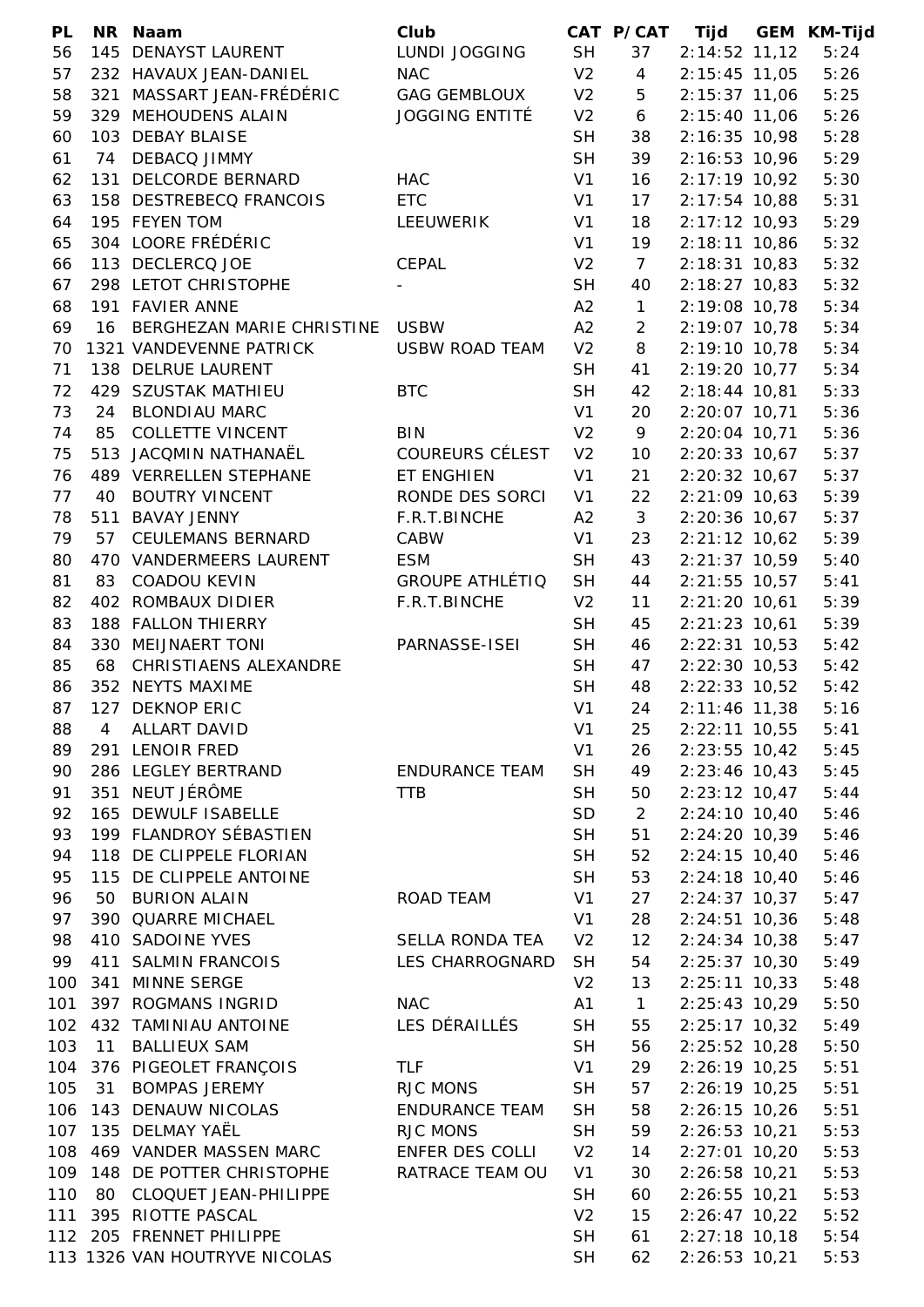| PL  |    | NR Naam                      | Club                  |                | CAT P/CAT      | Tijd            | <b>GEM KM-Tijd</b> |
|-----|----|------------------------------|-----------------------|----------------|----------------|-----------------|--------------------|
| 114 |    | 380 PLOYAERT ERIC            |                       | V3             | 1              | $2:27:12$ 10,19 | 5:53               |
| 115 |    | 431 TACK ARNAUD              |                       | V1             | 31             | $2:27:00$ 10,20 | 5:53               |
|     |    | 116 1380 BOURCY GRÉGORY      | <b>TOTAL</b>          | <b>SH</b>      | 63             | $2:27:30$ 10,17 | 5:54               |
|     |    | 117 420 SERAFIN LORENZO      | <b>FRT</b>            | <b>SH</b>      | 64             | $2:26:59$ 10,21 | 5:53               |
|     |    | 118 507 ZIELINSKI FRÉDÉRIC   |                       | <b>SH</b>      | 65             | $2:27:50$ 10,15 | 5:55               |
| 119 |    | 173 DUBOIS STÉPHANE          |                       | V1             | 32             | $2:27:51$ 10,15 | 5:55               |
| 120 |    | 92 CORNET ANNE               | <b>HUCH</b>           | A1             | $\overline{2}$ | $2:28:12$ 10,12 | 5:56               |
| 121 |    | 417 SEGHIN VINCENT           | <b>ESM</b>            | V <sub>2</sub> | 16             | $2:28:42$ 10,09 | 5:57               |
| 122 |    | 47 BROSSART JULIEN           | <b>LUNDIS JOGGING</b> | <b>SH</b>      | 66             | $2:28:52$ 10,08 | 5:57               |
| 123 |    | 157 DESMET JEAN YVES         |                       | V <sub>2</sub> | 17             | 2:28:59 10,07   | 5:58               |
| 124 |    | 97 CULUS LAURENT             | <b>TITAN</b>          | V1             | 33             | $2:29:00$ 10,07 | 5:58               |
| 125 |    | 320 MARTIN JOACHIM           |                       | <b>SH</b>      | 67             | $2:30:07$ 9,99  | 6:00               |
| 126 |    | 385 POTIER FREDERIC          |                       | V1             | 34             | 2:29:06 10,06   | 5:58               |
| 127 |    | 442 TOMA ADRIAN              |                       | <b>SH</b>      | 68             | $2:30:13$ 9,99  | 6:01               |
|     |    |                              |                       |                |                |                 |                    |
| 128 |    | 102 DE BACKER SERGE          |                       | V <sub>1</sub> | 35             | $2:30:06$ 9,99  | 6:00               |
| 129 |    | 123 DEFREYNE THOMAS          | J.E.T.                | <b>SH</b>      | 69             | $2:30:13$ 9,99  | 6:01               |
| 130 |    | 78 CLEPPE VINCENT            | <b>UAC</b>            | V1             | 36             | $2:30:01$ 10,00 | 6:00               |
| 131 |    | 512 DEOME PIERRE             | <b>TRAKKS</b>         | V1             | 37             | $2:30:08$ 9,99  | 6:00               |
| 132 |    | 407 RUTGERS MATTHIEU         | <b>TRAKKS</b>         | <b>SH</b>      | 70             | $2:30:09$ 9,99  | 6:00               |
| 133 |    | 95 CRYNS VALERIE             | <b>USBW</b>           | A1             | $\mathbf{3}$   | $2:30:44$ 9,95  | 6:02               |
| 134 |    | 393 RENOIRTE CHARLES         | <b>TLF</b>            | V <sub>1</sub> | 38             | $2:30:35$ 9,96  | 6:01               |
| 135 |    | 480 VANNUSCORPS FRÉDÉRIC     | <b>ACLO</b>           | V <sub>1</sub> | 39             | $2:31:23$ 9,91  | 6:03               |
|     |    | 136 356 N'JEUKUI JULES       |                       | V <sub>1</sub> | 40             | $2:30:59$ 9,93  | 6:02               |
| 137 |    | 46 BROGNEZ LAURENT           | <b>NAC</b>            | <b>SH</b>      | 71             | $2:31:33$ 9,90  | 6:04               |
| 138 | 21 | <b>BILLEN PIERRE</b>         |                       | V1             | 41             | $2:32:11$ 9,86  | 6:05               |
| 139 |    | 36 BOULANGER ETIENNE         |                       | V <sub>1</sub> | 42             | $2:32:48$ 9,82  | 6:07               |
| 140 |    | 213 GEORGES ALEXIS           |                       | V <sub>1</sub> | 43             | $2:32:49$ 9,82  | 6:07               |
| 141 |    | 476 VAN HERPE VINCENT        |                       | <b>SH</b>      | 72             | $2:33:18$ 9,78  | 6:08               |
| 142 |    | 337 MICHEL VINCENT           | CPMV/TOTAL            | <b>SH</b>      | 73             | $2:33:23$ 9,78  | 6:08               |
| 143 |    | 335 MICHAUX SEBASTIEN        | <b>ACLO</b>           | <b>SH</b>      | 74             | $2:33:29$ 9,77  | 6:08               |
| 144 |    | 141 DEMARETS JOEL            | <b>NAC</b>            | V3             | $2^{\circ}$    | $2:34:01$ 9,74  | 6:10               |
| 145 |    | 82 CLOSJANS RAPHAEL          | RT BRAIVES            | <b>SH</b>      | 75             | $2:33:36$ 9,77  | 6:09               |
| 146 |    | 386 POTTIEZ PHILIPPE         | <b>VERTIGO</b>        | V <sub>2</sub> | 18             | $2:33:08$ 9,80  | 6:08               |
| 147 |    | 448 VALENTIN JOHANNA         | <b>NAC</b>            | <b>SD</b>      | 3              | $2:34:03$ 9,74  | 6:10               |
| 148 |    | 58 CHAIDRON STEPHANE         |                       | V1             | 44             | $2:33:55$ 9,75  | 6:09               |
| 149 | 61 | CHARLIER BENOÎT              | ET ENGHIEN            | V <sub>1</sub> | 45             | $2:31:36$ 9,89  | 6:04               |
| 150 |    | 377 PILLYSER BENOIT          | <b>ETM MOUSCRON</b>   | <b>SH</b>      | 76             | $2:34:26$ 9,71  | 6:11               |
|     |    |                              |                       |                |                |                 |                    |
| 151 |    | 422 SIMOENS KRISTOF          |                       | <b>SH</b>      | 77             | $2:34:09$ 9,73  | 6:10               |
| 152 |    | 383 POLLINA GIOVANNI         |                       | V <sub>1</sub> | 46             | $2:34:27$ 9,71  | 6:11               |
| 153 |    | 504 WILLOCQ CHRISTOPHER      |                       | <b>SH</b>      | 78             | $2:34:25$ 9,71  | 6:11               |
| 154 |    | 262 JOURDAIN PIERRE          | <b>JAMES</b>          | <b>SH</b>      | 79             | $2:34:29$ 9,71  | 6:11               |
| 155 |    | 274 LAPERCHE PIERRE          |                       | V1             | 47             | $2:34:41$ 9,70  | 6:11               |
| 156 |    | 257 JIMENEZ JEAN-CLAUDE      |                       | V <sub>2</sub> | 19             | $2:34:33$ 9,71  | 6:11               |
| 157 |    | 300 LIBERT YVAN              | <b>APSR</b>           | V1             | 48             | $2:34:29$ 9,71  | 6:11               |
| 158 |    | 324 MATHY AXEL               | <b>JUSK'O BOUT</b>    | <b>SH</b>      | 80             | $2:35:48$ 9,63  | 6:14               |
| 159 |    | 136 DELMEULLE CECILE         | CH'TI TRAILERS        | A1             | $\overline{4}$ | $2:36:16$ 9,60  | 6:15               |
| 160 |    | 180 DURANT PHILIPPE          | SELLA RONDA TEA       | V <sub>1</sub> | 49             | $2:36:15$ 9,60  | 6:15               |
| 161 |    | 62 CHAVEPEYER GUILLAUME      | THE SPORTERS          | <b>SH</b>      | 81             | $2:36:42$ 9,57  | 6:16               |
| 162 |    | 299 LHERNOULD PIERRE         |                       | <b>SH</b>      | 82             | $2:36:25$ 9,59  | 6:15               |
| 163 |    | 319 MARCHETTI MATHIEU        | ACLO                  | <b>SH</b>      | 83             | $2:36:44$ 9,57  | 6:16               |
|     |    | 164 253 JANQUART PIERRE      | <b>TITAN</b>          | <b>SH</b>      | 84             | $2:36:45$ 9,57  | 6:16               |
|     |    | 165 425 SOETHOUDT CHRISTELLE |                       | <b>SD</b>      | $\overline{4}$ | $2:36:30$ 9,58  | 6:16               |
|     |    | 166 392 RENAULD ALAIN        |                       | V <sub>2</sub> | 20             | $2:36:30$ 9,58  | 6:16               |
|     |    | 167 1035 BLONDEAU PIERRE     |                       | <b>SH</b>      | 85             | $2:37:20$ 9,53  | 6:18               |
|     |    | 168 510 ERTVELD ERIC         | <b>HAC</b>            | V <sub>1</sub> | 50             | $2:37:13$ 9,54  | 6:17               |
|     |    | 169 475 VAN ERTBRUGGEN JOHAN |                       | <b>SH</b>      | 86             | $2:37:25$ 9,53  | 6:18               |
| 170 |    | 340 MILIS STEPHAN            |                       | V <sub>2</sub> | 21             | $2:37:04$ 9,55  | 6:17               |
| 171 |    | 487 VERHEYE MARIE            | CEPAL                 | <b>SD</b>      | 5              | $2:37:38$ 9,52  | 6:18               |
|     |    |                              |                       |                |                |                 |                    |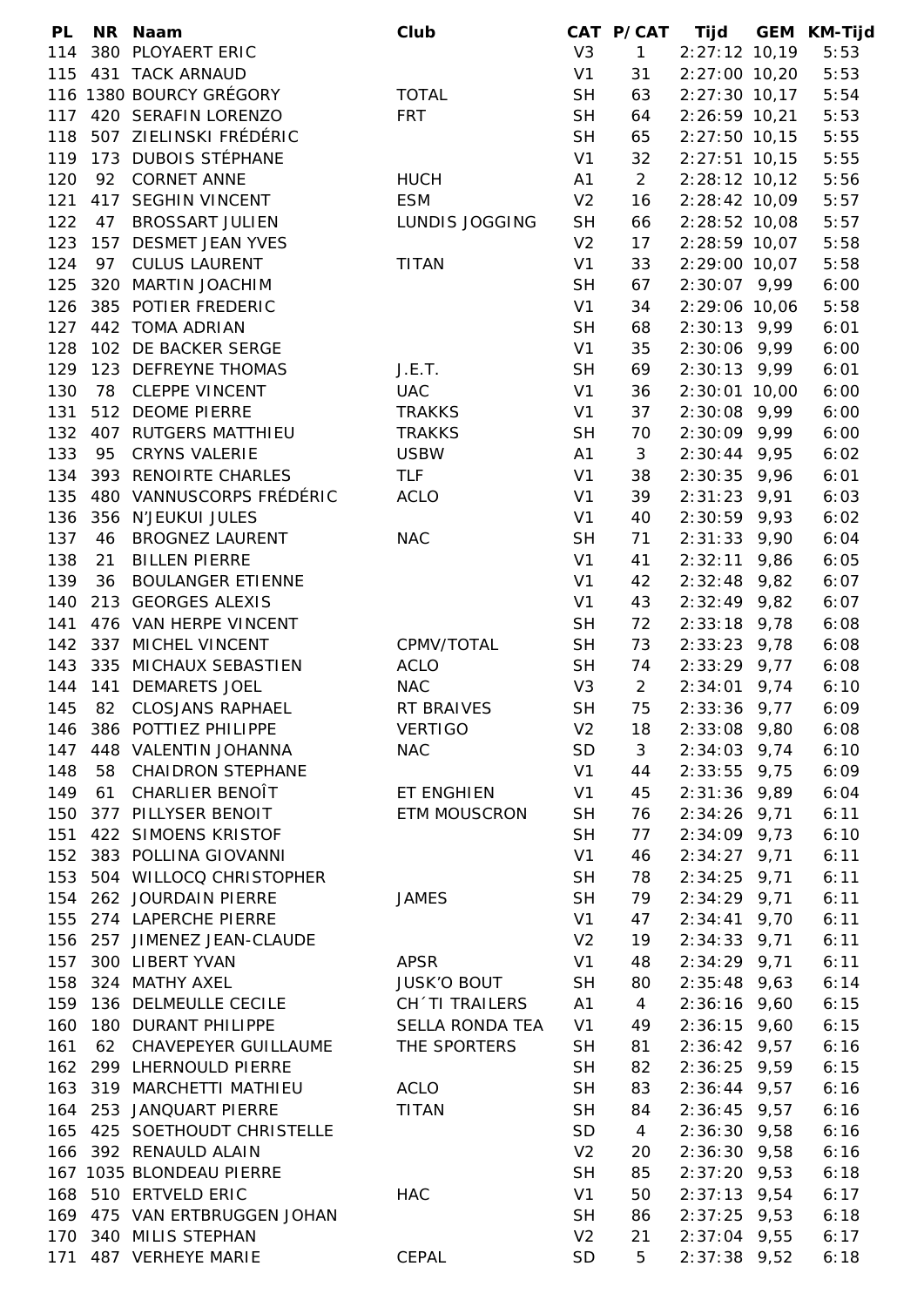| <b>PL</b> |     | NR Naam                      | Club                   |                | CAT P/CAT      | <b>Tijd</b>    |      | <b>GEM KM-Tijd</b> |
|-----------|-----|------------------------------|------------------------|----------------|----------------|----------------|------|--------------------|
| 172       |     | 204 FREMONT CAROLINE         | <b>COACHING ZONE</b>   | A1             | 5              | $2:38:03$ 9,49 |      | 6:19               |
| 173       | 22  | <b>BISIAU MICKAEL</b>        |                        | V <sub>1</sub> | 51             | $2:38:04$ 9,49 |      | 6:19               |
| 174       |     | 181 DURIEZ FREDERIC          |                        | <b>SH</b>      | 87             | $2:38:04$ 9,49 |      | 6:19               |
| 175       |     | 283 LEFEBVRE NICOLAS         | <b>TEMPLEUVE</b>       | V <sub>2</sub> | 22             | $2:37:49$ 9,50 |      | 6:19               |
| 176       |     | 160 DETOLLENAERE DAMIEN      | <b>ETM MOUSCRON</b>    | <b>SH</b>      | 88             | $2:38:33$ 9,46 |      | 6:21               |
| 177       |     | 477 VANHEULE NICOLAS         |                        | <b>SH</b>      | 89             | $2:38:16$ 9,48 |      | 6:20               |
| 178       |     | 150 DERASSE ALBERT           |                        | V <sub>1</sub> | 52             | $2:38:32$ 9,46 |      | 6:20               |
| 179       |     | 434 THEYSKENS GUY            | <b>ACLO</b>            | V <sub>1</sub> | 53             | $2:39:16$ 9,42 |      | 6:22               |
| 180       | 44  | <b>BREDA OLIVIER</b>         |                        | V <sub>2</sub> | 23             | $2:38:46$ 9,45 |      | 6:21               |
| 181       |     | 271 LAMBERT CHRISTOPHE       | <b>NAC</b>             | V <sub>1</sub> | 54             | $2:39:43$ 9,39 |      | 6:23               |
| 182       |     | 499 WANTY CATHERINE          | FRT BINCHE             | A1             | 6              | $2:39:12$ 9,42 |      | 6:22               |
| 183       |     | 185 ERPICUM BENOIT           |                        | <b>SH</b>      | 90             | $2:39:58$ 9,38 |      | 6:24               |
| 184       |     | 101 DE BACKER RACHEL         |                        | A1             | $\overline{7}$ | 2:40:01        | 9,37 | 6:24               |
| 185       |     | 73 CLAES ALEXANDRE           | <b>DELHAIZE GROUP</b>  | V <sub>2</sub> |                |                |      |                    |
|           |     |                              |                        |                | 24             | $2:40:09$ 9,37 |      | 6:24               |
| 186       |     | 332 MESOTTEN DAVY            | <b>JCPMF</b>           | V <sub>1</sub> | 55             | $2:40:45$ 9,33 |      | 6:26               |
| 187       |     | 388 PRATTE AXEL              | <b>ETE</b>             | <b>SH</b>      | 91             | $2:40:47$ 9,33 |      | 6:26               |
| 188       | 43  | <b>BRASSEUR LOTC</b>         |                        | <b>SH</b>      | 92             | $2:40:15$ 9,36 |      | 6:25               |
| 189       |     | 184 ERNST XAVIER             |                        | <b>SH</b>      | 93             | $2:40:51$ 9,33 |      | 6:26               |
| 190       |     | 129 DELBAER JEAN-JACQUES     |                        | V <sub>2</sub> | 25             | $2:40:12$ 9,36 |      | 6:24               |
| 191       |     | 192 FERNANDEZ-VERA ANTONIO   | <b>UAC</b>             | V <sub>1</sub> | 56             | $2:40:40$ 9,34 |      | 6:26               |
| 192       |     | 371 PETIT THIERRY            | FRT BINCHE             | V <sub>2</sub> | 26             | $2:41:12$ 9,31 |      | 6:27               |
| 193       |     | 13 BAUWENS PHILIPPE          | CABW/NAC               | V <sub>2</sub> | 27             | $2:42:05$ 9,25 |      | 6:29               |
| 194       |     | 64 CHEVALIER JEAN            | PRLN JOGGING CL        | V <sub>1</sub> | 57             | $2:41:55$ 9,26 |      | 6:29               |
| 195       |     | 315 MALENGREAUX FABRICE      |                        | V <sub>1</sub> | 58             | $2:42:01$ 9,26 |      | 6:29               |
| 196       |     | 415 SCOUPPE CÉLINE           | <b>IEP PARNASSE</b>    | SD             | 6              | $2:42:25$ 9,24 |      | 6:30               |
| 197       |     | 418 SEMPOUX GAETAN           | <b>AFC BRAINE</b>      | <b>SH</b>      | 94             | $2:42:26$ 9,23 |      | 6:30               |
| 198       | 471 | RIZZUTO ANTONIO              | <b>GENERALI BELGIU</b> | <b>SH</b>      | 95             | $2:42:37$ 9,22 |      | 6:30               |
| 199       | 84  | <b>COLLAGE JULIE</b>         | JC DES COLLINES        | SD             | $\overline{7}$ | $2:42:49$ 9,21 |      | 6:31               |
| 200       | 32  | <b>BONGIOVANNI VIRGINIE</b>  | <b>ACLO</b>            | A1             | 8              | $2:43:23$ 9,18 |      | 6:32               |
|           |     | 201 1201 LEJEUNE TOM         | <b>LES ECUYERS</b>     | V1             | 59             | $2:43:26$ 9,18 |      | 6:32               |
| 202       | 38  | <b>BOULET ETIENNE</b>        | <b>ECUYERS</b>         | <b>SH</b>      | 96             | $2:43:26$ 9,18 |      | 6:32               |
| 203       |     | 505 WOLF ALEXIS              | LES GAZELLES SE        | V <sub>1</sub> | 60             | $2:43:29$ 9,18 |      | 6:32               |
| 204       |     | 227 HAELTERS BRUNO           | SELLA RONDA TEA        | V <sub>1</sub> | 61             | $2:43:42$ 9,16 |      | 6:33               |
| 205       |     | 322 MASSART VICTOR           | <b>ACLO</b>            | V <sub>3</sub> | 3              | $2:44:07$ 9,14 |      | 6:34               |
| 206       |     | 117 DE CLIPPELE CÉLINE       |                        | SD             | 8              | $2:43:46$ 9,16 |      | 6:33               |
| 207       |     | 125 DEGROOTE NICOLAAS        |                        | V <sub>1</sub> | 62             | $2:44:18$ 9,13 |      | 6:34               |
| 208       |     | 67 CHIECO DENIS              | <b>ACLO</b>            | V <sub>1</sub> | 63             | $2:44:56$ 9,09 |      | 6:36               |
| 209       |     | 362 PAGNOZZI FABIO           | <b>ACLO</b>            | <b>SH</b>      | 97             | $2:44:56$ 9,09 |      | 6:36               |
| 210       |     | 224 GREKULA HANNA            |                        | <b>SD</b>      | 9              | $2:43:56$ 9,15 |      | 6:33               |
| 211       |     | 353 NICOLAE ADRIAN           |                        | <b>SH</b>      | 98             | $2:44:00$ 9,15 |      | 6:34               |
| 212       |     | 37 BOULENGIER JONATHAN       |                        | <b>SH</b>      | 99             | $2:44:41$ 9,11 |      | 6:35               |
| 213       |     | 179 DUQUESNE PAUL            | FRT BINCHE             | V <sub>2</sub> | 28             | $2:44:50$ 9,10 |      | 6:36               |
|           |     | 214 1169 HUYSECOM CHRISTOPHE |                        | <b>SH</b>      |                |                |      | 6:37               |
|           |     |                              | <b>GAZELLES DE SNE</b> | <b>SH</b>      | 100            | $2:45:14$ 9,08 |      |                    |
| 215       |     | 29 BOLLENS QUENTIN           |                        |                | 101            | $2:45:21$ 9,07 |      | 6:37               |
| 216       |     | 373 PIERAERT MICHEL          |                        | V <sub>1</sub> | 64             | $2:45:17$ 9,08 |      | 6:37               |
| 217       |     | 433 TERNEST NICOLAS          |                        | V <sub>1</sub> | 65             | $2:46:16$ 9,02 |      | 6:39               |
| 218       |     | 323 MATHIEU FABIEN           |                        | <b>SH</b>      | 102            | $2:46:03$ 9,03 |      | 6:39               |
| 219       |     | 20 BIGALLET THOMAS           |                        | <b>SH</b>      | 103            | $2:46:03$ 9,03 |      | 6:39               |
| 220       |     | 196 FLAMENG LAURENT          | JC DES COLLINES        | <b>SH</b>      | 104            | $2:46:46$ 8,99 |      | 6:40               |
| 221       |     | 445 TURLOT VALÉRIE           | CABW                   | A2             | $\overline{4}$ | $2:47:02$ 8,98 |      | 6:41               |
| 222       |     | 166 D'HERDE MARC             | CABW                   | V <sub>2</sub> | 29             | $2:47:02$ 8,98 |      | 6:41               |
| 223       |     | 261 JORDAN ALAIN             | N.A.C. NIVELLE         | V <sub>2</sub> | 30             | $2:47:20$ 8,96 |      | 6:42               |
| 224       |     | 246 HOUSSIAU CHRISTOPHE      | LINDIS JOGGING         | <b>SH</b>      | 105            | $2:47:49$ 8,94 |      | 6:43               |
| 225       |     | 481 VANPOUCKE JEAN           | <b>NAC</b>             | V <sub>2</sub> | 31             | $2:48:00$ 8,93 |      | 6:43               |
| 226       |     | 248 HUYLEBROECK CECILE       | <b>COACHING ZONE</b>   | SD             | 10             | $2:48:04$ 8,93 |      | 6:43               |
| 227       |     | 265 KESENNE JOËLLE           | <b>COACHING ZONE</b>   | SD             | 11             | $2:48:03$ 8,93 |      | 6:43               |
| 228       |     | 156 DESCHUYTENEER STÉPHANE   | ET CHIEVRES            | <b>SH</b>      | 106            | $2:48:00$ 8,93 |      | 6:43               |
| 229       | 60  | CHARLES STÉPHANE             | <b>JC HÉRINNES</b>     | V <sub>1</sub> | 66             | $2:47:57$ 8,93 |      | 6:43               |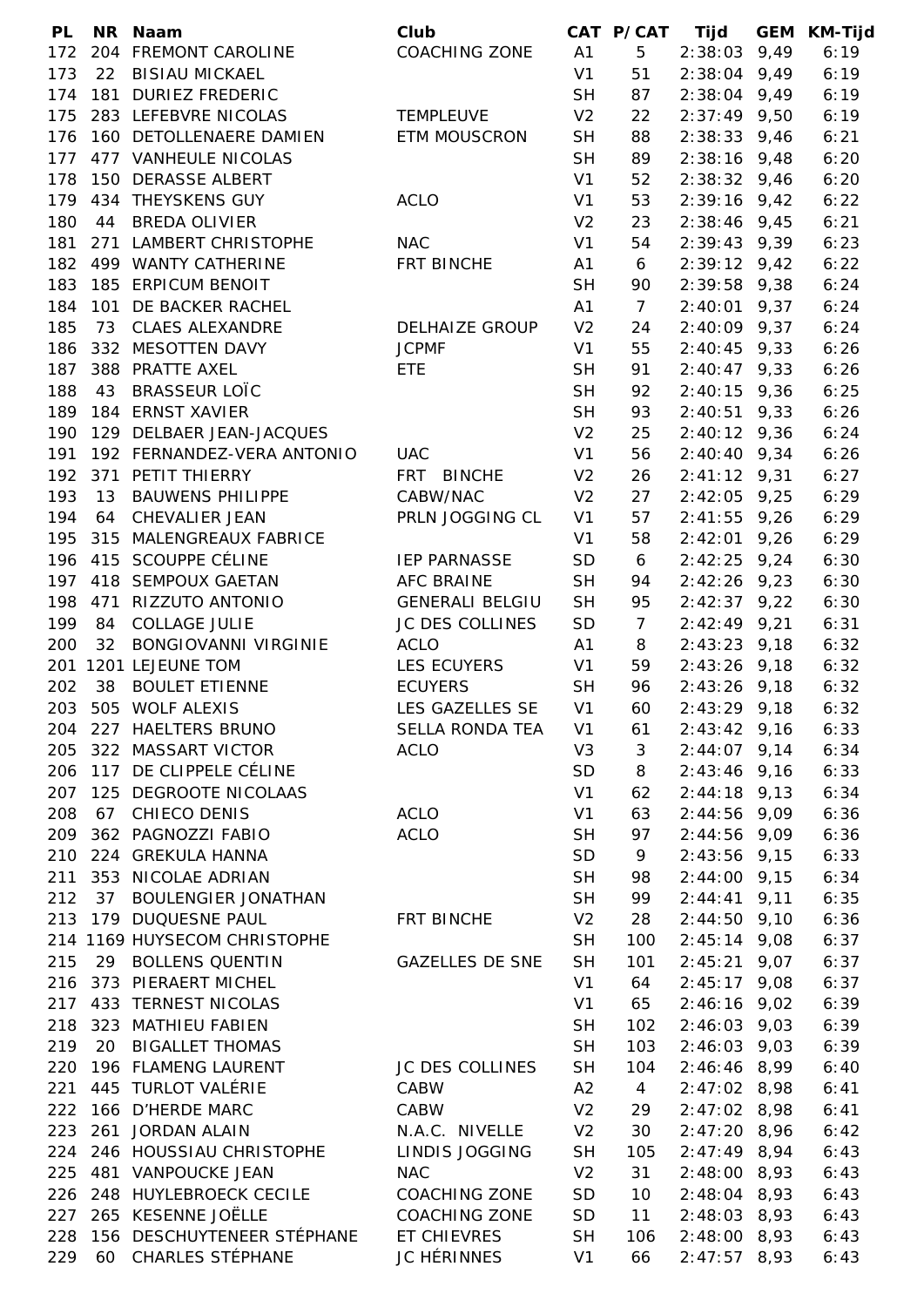| <b>PL</b> |                   | NR Naam                                    | Club                   |                | CAT P/CAT    | Tijd           |      | <b>GEM KM-Tijd</b> |
|-----------|-------------------|--------------------------------------------|------------------------|----------------|--------------|----------------|------|--------------------|
| 230       |                   | 237 HERREMANS SVEN                         | <b>JOGGERS BEERSEL</b> | <b>SH</b>      | 107          | 2:48:06 8,92   |      | 6:43               |
| 231       |                   | 346 MOREAU CHRISTOPHE                      | JOGGING CLUB DE        | V1             | 67           | $2:47:38$ 8,95 |      | 6:42               |
| 232       |                   | 174 DUBRULLE MARC                          |                        | V <sub>2</sub> | 32           | $2:47:41$ 8,95 |      | 6:42               |
| 233       |                   | 251 JACQUES BENOIT                         |                        | <b>SH</b>      | 108          | $2:47:52$ 8,94 |      | 6:43               |
| 234       |                   | 116 DE CLIPPELE BRUNO                      |                        | V <sub>2</sub> | 33           | $2:48:07$ 8,92 |      | 6:43               |
| 235       |                   | 176 DUFERT ROBERT                          |                        | V <sub>1</sub> | 68           | $2:48:45$ 8,89 |      | 6:45               |
| 236       |                   | 203 FOUCART PASCALINE                      | ETE ENGHIEN            | A1             | 9            | $2:48:16$ 8,91 |      | 6:44               |
| 237       |                   | 378 PIRARD JEAN LUC                        |                        | V <sub>1</sub> | 69           | $2:48:16$ 8,91 |      | 6:44               |
| 238       |                   | 399 ROLAND FREDERIC                        | L' ELAN ONNAING        | V <sub>1</sub> | 70           | $2:49:01$ 8,87 |      | 6:46               |
| 239       |                   | 384 PONTIER MEDHI                          | L'ELAN ONNAINGE        | <b>SH</b>      | 109          | $2:49:03$ 8,87 |      | 6:46               |
| 240       |                   | 182 EDRIAT NATHALIE                        | <b>NAC</b>             | A1             | 10           | $2:49:19$ 8,86 |      | 6:46               |
| 241       |                   | 88 COLSON BENOIT                           | <b>NAC</b>             | V <sub>1</sub> | 71           | $2:49:20$ 8,86 |      | 6:46               |
| 242       |                   | 223 GRACEFFA PHILIPPE                      | <b>ACLO</b>            | V <sub>1</sub> | 72           | $2:49:53$ 8,83 |      | 6:48               |
| 243       |                   | 175 DUCOBU PHILIPPE                        |                        | V <sub>2</sub> | 34           | $2:49:43$ 8,84 |      | 6:47               |
| 244       |                   | 327 CAMBIER AXELLE                         | <b>MADRES</b>          | SD             | 12           | $2:49:54$ 8,83 |      | 6:48               |
| 245       |                   | 114 DECLÈVE BENOÎT                         |                        | <b>SH</b>      | 110          | $2:49:51$ 8,83 |      |                    |
|           |                   |                                            |                        |                |              |                |      | 6:48               |
| 246       |                   | 326 MATTHYS PASACAL                        |                        | V <sub>1</sub> | 73           | $2:50:01$ 8,82 |      | 6:48               |
| 247       |                   | 343 MOIENS DAVID                           | LES LUNDIS JOGG        | V <sub>1</sub> | 74           | $2:50:14$ 8,81 |      | 6:49               |
| 248       |                   | 72 CIVILIO AURÉLIE                         |                        | <b>SD</b>      | 13           | $2:49:43$ 8,84 |      | 6:47               |
| 249       |                   | 297 LESSENS SABRINA                        | ET ENGHIEN             | <b>SD</b>      | 14           | $2:49:54$ 8,83 |      | 6:48               |
| 250       |                   | 209 GAILLARD MIKAEL                        |                        | <b>SH</b>      | 111          | 2:50:21        | 8,81 | 6:49               |
| 251       |                   | 153 DERUE INGRID                           | UNICEF GSK VACC        | A1             | 11           | 2:50:56 8,78   |      | 6:50               |
| 252       |                   | 391 REMIENCE ANNICK                        |                        | A1             | 12           | $2:50:32$ 8,80 |      | 6:49               |
| 253       |                   | 414 SCOHY SOPHIE                           |                        | A1             | 13           | $2:51:20$ 8,75 |      | 6:51               |
| 254       |                   | 119 DE COCK LOÏC                           |                        | <b>SH</b>      | 112          | $2:50:32$ 8,80 |      | 6:49               |
| 255       |                   | 104 DEBAY PIERRE                           |                        | V <sub>2</sub> | 35           | $2:51:54$ 8,73 |      | 6:53               |
| 256       | $\mathbf{1}$      | ABOU NOUAIM KARIM                          |                        | <b>SH</b>      | 113          | $2:52:12$ 8,71 |      | 6:53               |
| 257       | $12 \overline{ }$ | <b>BASIBEI DIMITRI</b>                     |                        | V <sub>1</sub> | 75           | $2:51:39$ 8,74 |      | 6:52               |
| 258       |                   | 453 VAN CAUSBROUCK JORIS                   |                        | <b>SH</b>      | 114          | $2:51:44$ 8,73 |      | 6:52               |
| 259       |                   | 289 LEMBOURG ISABELLE                      | <b>UAC</b>             | SD             | 15           | $2:52:05$ 8,72 |      | 6:53               |
| 260       |                   | 146 DE PAEPE CÉLINE                        | <b>GAZELLES SENEFF</b> | SD             | 16           | $2:52:29$ 8,70 |      | 6:54               |
| 261       |                   | 108 DE BOECK NATHALIE                      | LES GAZELLES SE        | SD             | 17           | $2:52:28$ 8,70 |      | 6:54               |
| 262       |                   | 111 DECHENTINNES CHRISTIAN                 | TLF                    | V <sub>3</sub> | 4            | $2:52:28$ 8,70 |      | 6:54               |
| 263       |                   | 106 DEBELLE STÉPHANIE                      | <b>NAC</b>             | SD             | 18           | $2:52:38$ 8,69 |      | 6:54               |
| 264       |                   | 278 LAUWERS BERNARD                        | <b>NAC</b>             | V <sub>2</sub> | 36           | $2:52:40$ 8,69 |      | 6:54               |
| 265       |                   | 466 VANDEREST FABRICE                      | CABW                   | V <sub>1</sub> | 76           | $2:53:15$ 8,66 |      | 6:56               |
|           |                   | 266 243 HOOLANS BENOIT                     |                        | <b>SH</b>      | 115          | $2:52:55$ 8,67 |      | 6:55               |
| 267       |                   | 186 EYLENBOSCH GASTON                      | <b>BVL</b>             | V <sub>3</sub> | 5            | $2:53:00$ 8,67 |      | 6:55               |
| 268       |                   | 440 THYS JOHAN                             | <b>ETENGHIEN</b>       | V <sub>1</sub> | 77           | $2:53:24$ 8,65 |      | 6:56               |
| 269       |                   | 492 VERSTRAETEN PIERRE                     |                        | JH             | $\mathbf{1}$ | $2:53:24$ 8,65 |      | 6:56               |
| 270       |                   | 491 VERSTRAETEN MICHEL                     |                        | V <sub>2</sub> | 37           | $2:53:37$ 8,64 |      | 6:57               |
| 271       |                   | 238 HERZL PIERRE-YVES                      | CEPAL                  | V <sub>1</sub> | 78           | $2:53:57$ 8,62 |      | 6:57               |
| 272       | $\overline{7}$    | <b>ANTON MICHEL</b>                        |                        | V <sub>1</sub> | 79           | $2:53:33$ 8,64 |      | 6:57               |
| 273       | 63                | CHELI IVO                                  | <b>BJB</b>             | V <sub>2</sub> | 38           | $2:54:39$ 8,59 |      | 6:59               |
| 274       |                   | 201 FONCK GUY                              |                        | V <sub>1</sub> | 80           | $2:54:36$ 8,59 |      | 6:59               |
| 275       |                   | 252 JAMAELS DAVID                          |                        | <b>SH</b>      | 116          | $2:55:00$ 8,57 |      | 7:00               |
| 276       |                   | 405 ROUSSEAU VINCENT                       |                        | V <sub>1</sub> | 81           | 2:55:03 8,57   |      | 7:00               |
| 277       |                   | 134 DELINCÉ PERRINE                        | <b>GAZELLES DE SNE</b> | SD             | 19           | $2:54:47$ 8,58 |      | 6:59               |
| 278       |                   | 483 VANSTEENBRUGGE DOMINIQUE J.C. HERINNES |                        | A1             | 14           | $2:55:31$ 8,55 |      | 7:01               |
| 279       |                   | 438 THONNARD MICHAEL                       |                        | <b>SH</b>      | 117          | $2:55:33$ 8,54 |      | 7:01               |
| 280       |                   | 461 VAN DEN BOSCH JOHN                     |                        | V <sub>1</sub> | 82           | $2:55:17$ 8,56 |      | 7:01               |
| 281       |                   | 263 KASPARIAN YVES                         |                        | V <sub>1</sub> | 83           | $2:56:56$ 8,48 |      | 7:05               |
| 282       |                   | 110 DECHAMPS HENRI                         |                        | V <sub>2</sub> | 39           | $2:56:57$ 8,48 |      | 7:05               |
|           |                   | 394 REVERDITO ERIC                         |                        |                |              |                |      |                    |
| 283       |                   |                                            |                        | V <sub>1</sub> | 84           | $2:56:58$ 8,48 |      | 7:05               |
| 284       |                   | 235 DEMEURT VALERIE                        |                        | <b>XXX</b>     |              | $2:57:09$ 8,47 |      | 7:05               |
| 285       |                   | 276 LARMUSIAU PASCAL                       |                        | V1             | 85           | $2:56:47$ 8,48 |      | 7:04               |
| 286       |                   | 242 HOLOFFE DIDIER                         | <b>GÉANT VERT</b>      | V <sub>1</sub> | 86           | $2:57:22$ 8,46 |      | 7:06               |
| 287       | 45                | <b>BRENARD BRIEUC</b>                      | UN SOURIRE POUR        | <b>SH</b>      | 118          | $2:57:00$ 8,47 |      | 7:05               |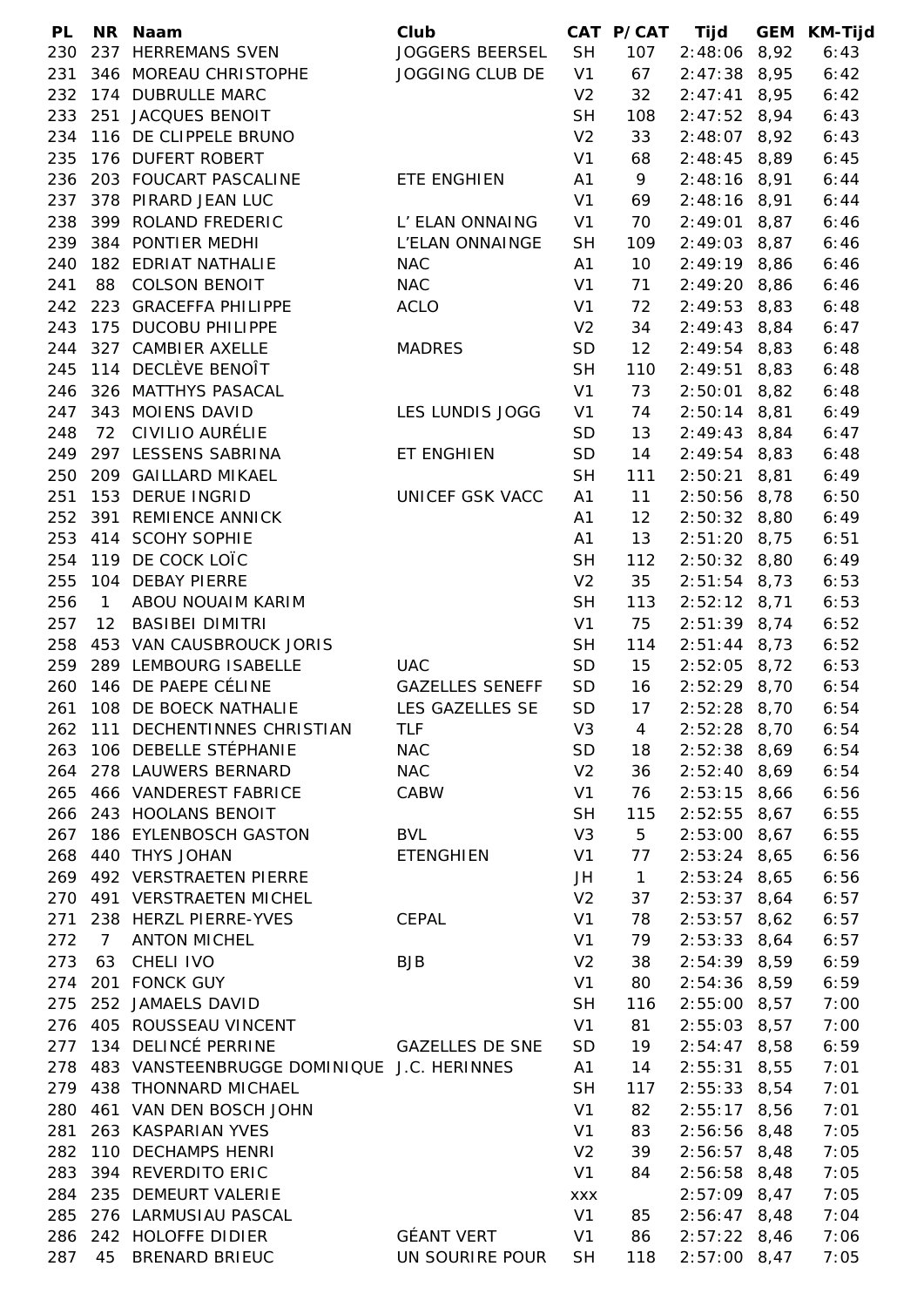| <b>PL</b> |    | NR Naam                    | Club                   |                | CAT P/CAT | Tijd             | <b>GEM</b> | <b>KM-Tijd</b> |
|-----------|----|----------------------------|------------------------|----------------|-----------|------------------|------------|----------------|
| 288       |    | 285 LEFEBVRE PAULIN        | THEODO-TEMPO           | <b>SH</b>      | 119       | $2:58:22$ 8,41   |            | 7:08           |
| 289       |    | 484 VERGISON ANNE          | USBW/MYSTÈRE           | A1             | 15        | $2:58:17$ 8,41   |            | 7:08           |
| 290       |    | 331 MENU JEAN-FRANÇOIS     |                        | V <sub>1</sub> | 87        | $2:58:46$ 8,39   |            | 7:09           |
| 291       |    | 264 KEGELS LAURENT         | <b>HIS</b>             | V <sub>1</sub> | 88        | $2:58:52$ 8,39   |            | 7:09           |
| 292       |    | 374 PIERLOT NICOLAS        |                        | V <sub>1</sub> | 89        | 2:58:31          | 8,40       | 7:08           |
| 293       | 48 | <b>BRULARD CECILE</b>      | <b>VERTIGO</b>         | A1             | 16        | $2:59:05$ 8,38   |            | 7:10           |
| 294       | 94 | <b>CROHIN GAËTAN</b>       |                        | <b>SH</b>      | 120       | 2:59:56 8,34     |            | 7:12           |
| 295       |    | 155 BAILLY JEAN-LUC        |                        | <b>SH</b>      | 121       | $3:00:29$ 8,31   |            | 7:13           |
| 296       |    | 197 FLAMME XAVIER          | <b>PARNASSE</b>        | V <sub>1</sub> | 90        | $3:00:31$ 8,31   |            | 7:13           |
| 297       |    | 503 WILLAME ALAIN          |                        | V <sub>1</sub> | 91        | $3:00:39$ 8,30   |            | 7:14           |
| 298       |    | 349 NANBRU MARIE           |                        | A <sub>1</sub> | 17        | $3:01:05$ 8,28   |            | 7:15           |
| 299       |    | 495 VINET VIRGINIE         |                        | A1             | 18        | $3:00:38$ $8,30$ |            | 7:14           |
| 300       |    | 515 FIEVEZ PHILIPPE        |                        | V <sub>1</sub> | 92        | $3:00:43$ 8,30   |            | 7:14           |
| 301       | 81 | <b>CLOQUETTE MAXIME</b>    |                        | <b>SH</b>      | 122       | $3:02:32$ 8,22   |            | 7:18           |
| 302       |    | 193 FERON JEAN MARC        | <b>COMITE SPORTIF</b>  | V <sub>1</sub> | 93        | $3:02:36$ 8,21   |            | 7:18           |
| 303       |    | 212 GAUPIN JULIEN          | <b>COMITE SPORTIF</b>  | V <sub>1</sub> | 94        | $3:02:39$ 8,21   |            | 7:18           |
| 304       |    | 231 HANUISE CHRISTEL       |                        | <b>SD</b>      | 20        | $3:03:31$ 8,17   |            | 7:20           |
| 305       |    | 419 SENS ESPEL ROSER       | GAG                    | <b>SD</b>      | 21        | $3:03:21$ 8,18   |            | 7:20           |
| 306       |    | 293 LEPIÈCE AURÉLIE        |                        | A <sub>1</sub> | 19        | $3:03:32$ 8,17   |            | 7:20           |
| 307       | 71 | CHVOJKOVA STEPANKA         | <b>RCB</b>             | <b>SD</b>      | 22        | $3:04:48$ 8,12   |            | 7:24           |
| 308       |    | 207 FUNDUK STÉPHANIE       |                        | A1             | 20        | $3:04:50$ 8,12   |            | 7:24           |
| 309       |    | 159 DETISTE VANESSA        |                        | <b>SD</b>      | 23        | $3:05:01$ 8,11   |            | 7:24           |
| 310       |    | 266 KIRITCHOUK HÉLÈNE      | HERGNIES A.C.          | A2             | 5         | $3:05:18$ 8,09   |            | 7:25           |
| 311       |    | 488 VERHOEVEN GERALDINE    |                        | A1             | 21        | $3:05:02$ 8,11   |            | 7:24           |
| 312       |    | 130 DELCAMBRE DAPHNÉ       |                        | A1             | 22        | $3:05:04$ 8,11   |            | 7:24           |
| 313       |    | 493 VERVAEKE BERNARD       |                        | V <sub>2</sub> | 40        | $3:04:50$ 8,12   |            | 7:24           |
| 314       |    | 189 FANT TOMAS             | PENGUIN RACING         | <b>SH</b>      | 123       | $3:05:07$ 8,10   |            | 7:24           |
| 315       |    | 416 SCOUPPE GERY           | <b>AFC BRAINE</b>      | V <sub>2</sub> | 41        | $3:06:17$ 8,05   |            | 7:27           |
| 316       |    | 344 MONFORT PHILIPPE       | H.A.C.                 | V <sub>1</sub> | 95        | $3:06:51$ 8,03   |            | 7:28           |
| 317       |    | 360 OLIVIER GERALD         |                        | <b>SH</b>      | 124       | $3:07:02$ 8,02   |            | 7:29           |
| 318       |    | 279 LEBACQ BENJAMIN        |                        | <b>SH</b>      | 125       | $3:07:33$ 8,00   |            | 7:30           |
| 319       | 19 | BERTRAND ODILE             | GAG                    | A1             | 23        | $3:07:17$ 8,01   |            | 7:29           |
|           |    | 320 366 PAVET ISABELLE     | <b>VAC HONNELLES</b>   | A <sub>2</sub> | 6         | $3:07:44$ 7,99   |            | 7:31           |
| 321       |    | 194 FEUILLAT GENEVIÈVE     | <b>USBW ROAD TEAM</b>  | A <sub>3</sub> | 1         | $3:08:13$ 7,97   |            | 7:32           |
|           |    | 322 423 SIMON JULIE        | GAG                    | A1             | 24        | $3:07:52$ 7,98   |            | 7:31           |
| 323       |    | 458 VANDEN ABEELE PATRICK  |                        | V <sub>2</sub> | 42        | $3:08:05$ 7,98   |            | 7:31           |
| 324       |    | 426 SOUCHET NATHALIE       | <b>FLEU</b>            | A1             | 25        | $3:09:56$ 7,90   |            | 7:36           |
| 325       |    | 277 LAURENT SERGE          | <b>LES GOTTIGNARDS</b> | V <sub>1</sub> | 96        | $3:10:33$ 7,87   |            | 7:37           |
|           |    | 326 486 VERHAEGHE VIRGINIE |                        | A <sub>1</sub> | 26        | $3:11:06$ 7,85   |            | 7:39           |
| 327       |    | 305 LORIES LINDA           | AXA RUNNING TEA        | A2             | 7         | $3:11:37$ 7,83   |            | 7:40           |
| 328       |    | 490 VERSTICHEL KARIN       |                        | A2             | 8         | $3:11:36$ 7,83   |            | 7:40           |
| 329       |    | 389 PRESA OLGA             |                        | A <sub>3</sub> | 2         | $3:11:13$ 7,84   |            | 7:39           |
|           |    | 330 450 VALTANEN AINO      |                        | <b>SD</b>      | 24        | $3:11:51$ 0,32   |            |                |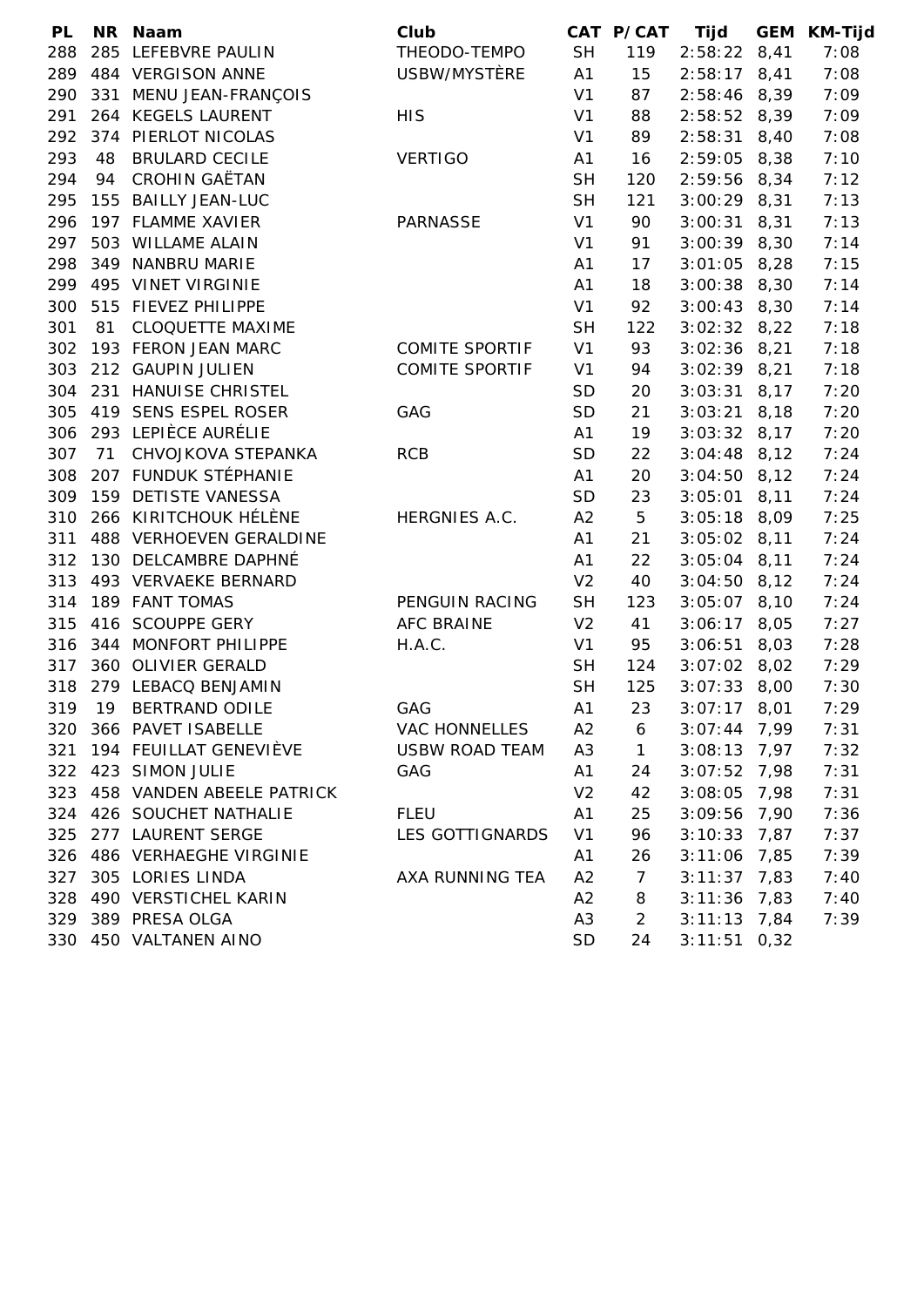## **6e Trail des Bosses Braine-le-Comte - 7 februari 2015**

**35 KM**

| PL           | NR Naam                     | Club                   |                | CAT P/CAT      | Tijd            | GEM KM-Tijd |
|--------------|-----------------------------|------------------------|----------------|----------------|-----------------|-------------|
| $\mathbf{1}$ | 1211 LOQUET THOMAS          | <b>ETCHIÈVRES</b>      | <b>SH</b>      | $\mathbf{1}$   | 2:35:31 13,50   | 4:27        |
| 2            | 1102 DE ROUCK WAZO          | <b>ACG</b>             | <b>SH</b>      | $\overline{2}$ | 2:57:00 11,86   | 5:03        |
| 3            | 1011 BAHOR THOMAS           | <b>ACVA TRAIL</b>      | <b>SH</b>      | 3              | 2:57:03 11,86   | 5:04        |
| 4            | 1298 STEENSELS MICHIEL      |                        | <b>SH</b>      | $\overline{4}$ | $2:57:53$ 11,81 | 5:05        |
| 5            | 1294 SOYEZ FRANK            | <b>DIOH</b>            | V <sub>2</sub> | $\mathbf{1}$   | 2:58:44 11,75   | 5:06        |
| 6            | 1356 WAUMANS SIL            |                        | <b>SH</b>      | 5              | 2:59:47 11,68   | 5:08        |
| 7            | 1033 BLASSON LAURENT        | <b>CEPAL</b>           | <b>SH</b>      | 6              | $3:04:31$ 11,38 | 5:16        |
| 8            | 1209 LIEGEOIS VINCENT       | <b>MADRES</b>          | V <sub>1</sub> | $\mathbf{1}$   | $3:04:47$ 11,36 | 5:17        |
| 9            | 1224 MARZOUKI SAMIH         | <b>TEAM RAIDLIGHT</b>  | <b>SH</b>      | $\overline{7}$ | $3:06:15$ 11,28 | 5:19        |
| 10           | 1281 SAGGIORATO SAMUEL      | MPSTUDIODINANT         | <b>SH</b>      | 8              | $3:06:27$ 11,26 | 5:20        |
| 11           | 1116 DUPUIS DAVID           |                        | <b>SH</b>      | 9              | $3:06:33$ 11,26 | 5:20        |
| 12           | 1363 BETERAMS LEO           |                        | <b>SH</b>      | 10             | $3:07:07$ 11,22 | 5:21        |
| 13           | 1249 PAIRON BERTRAND        | <b>ASUB</b>            | <b>SH</b>      | 11             | $3:07:30$ 11,20 | 5:21        |
| 14           | 1177 KADDARI ERIC           | <b>ETM</b>             | V <sub>1</sub> | $\overline{2}$ | $3:09:04$ 11,11 | 5:24        |
| 15           | 1162 HONORE VIVIEN          | <b>BTC</b>             | <b>SH</b>      | 12             | $3:10:13$ 11,04 | 5:26        |
| 16           | 1126 FERRARD OLIVIER        |                        | <b>SH</b>      | 13             | $3:10:39$ 11,01 | 5:27        |
| 17           | 1339 VEREECKEN MARTIN       | GENTLOOPT.BE           | V <sub>1</sub> | 3              | $3:11:25$ 10,97 | 5:28        |
| 18           | 1154 HANSELAER WILLEM       | <b>GENTLOOPT</b>       | <b>SH</b>      | 14             | $3:11:16$ 10,98 | 5:28        |
| 19           | 1301 STOCKMANS FRANÇOIS     | <b>RCB</b>             | V1             | $\overline{4}$ | $3:12:16$ 10,92 | 5:30        |
| 20           | 1311 TRIFIN JONATHAN        | E.T.ENGHIEN            | <b>SH</b>      | 15             | $3:12:44$ 10,90 | 5:30        |
| 21           | 1355 WAUMANS BART           |                        | V <sub>2</sub> | $\overline{2}$ | $3:12:49$ 10,89 | 5:31        |
| 22           | 1350 WAELKENS BENJAMIN      | X'TRA TIME RUNN        | <b>SH</b>      | 16             | $3:12:33$ 10,91 | 5:30        |
| 23           | 1188 LAMBERG OLIVIER        | <b>UTT</b>             | V <sub>1</sub> | $\mathbf 5$    | $3:13:23$ 10,86 | 5:32        |
| 24           | 1150 GONZALEZ ANAÏS         | <b>ACVA SECTION TR</b> | SD             | $\mathbf{1}$   | $3:13:55$ 10,83 | 5:32        |
| 25           | 1275 ROELENS BENNY          |                        | V <sub>2</sub> | $\mathfrak{Z}$ | $3:14:54$ 10,77 | 5:34        |
| 26           | 1037 BONNECHÈRE BRUNO       | <b>UTT</b>             | <b>SH</b>      | 17             | $3:15:22$ 10,75 | 5:35        |
| 27           | 1110 DORCHY CÉDRIC          |                        | <b>SH</b>      | 18             | $3:15:10$ 10,76 | 5:35        |
| 28           | 1254 PHILIPPOT HENRY        |                        | <b>SH</b>      | 19             | $3:16:17$ 10,70 | 5:36        |
| 29           | 1052 BRUYLANDT ROEL         | ACG GERAARDSBER        | <b>SH</b>      | 20             | $3:17:02$ 10,66 | 5:38        |
| 30           | 1282 SAMAN FREDERIK         | <b>BLOSOM</b>          | <b>SH</b>      | 21             | $3:17:35$ 10,63 | 5:39        |
| 31           | 1278 ROUSSEAU JULIEN        | <b>SECTION TRAIL V</b> | <b>SH</b>      | 22             | $3:20:47$ 10,46 | 5:44        |
|              | 32 1383 DENYS PATRICK       |                        | V <sub>2</sub> | $\overline{4}$ | $3:20:58$ 10,45 | 5:45        |
| 33           | 1256 PIERREUX CHARLIE       | CEPAL                  | <b>SH</b>      | 23             | $3:21:08$ 10,44 | 5:45        |
|              | 34 1359 ZICOT CHRISTOPHE    | ZICOT TEAM             | V <sub>1</sub> | 6              | $3:21:13$ 10,44 | 5:45        |
| 35           | 1138 GEORGES ERIC           | <b>ESM</b>             | V <sub>1</sub> | $\overline{7}$ | $3:21:28$ 10,42 | 5:45        |
|              | 36 1055 BUTAYE OIVIER       | LES ECUYERS            | <b>SH</b>      | 24             | $3:22:39$ 10,36 | 5:47        |
| 37           | 1317 VANDERLINDEN MARC      |                        | V <sub>2</sub> | 5              | $3:23:20$ 10,33 | 5:49        |
|              | 38 1295 SPELMANS CHRISTOPHE | <b>BORN TO RUN</b>     | V <sub>1</sub> | 8              | $3:23:21$ 10,33 | 5:49        |
| 39           | 1026 BEGUIN OLIVIER         | <b>NCFYC</b>           | V <sub>1</sub> | 9              | $3:24:05$ 10,29 | 5:50        |
| 40           | 1139 GÉRARD JÉRÉMY          | <b>NCFYC</b>           | <b>SH</b>      | 25             | $3:24:06$ 10,29 | 5:50        |
| 41           | 1034 BLAUWART EMMANUEL      | E.T.CHIÉVRES           | V <sub>1</sub> | 10             | $3:24:50$ 10,25 | 5:51        |
|              | 42 1092 DELAHAYE ERIC       | AC VILLENEUVE D        | V <sub>1</sub> | 11             | $3:25:27$ 10,22 | 5:52        |
| 43           | 1384 VERHEYEN CEDRIC        | <b>TRAKKS</b>          | <b>SH</b>      | 26             | $3:26:08$ 10,19 | 5:53        |
|              | 44 1058 CAPOUET MATHIEU     |                        | <b>SH</b>      | 27             | $3:28:14$ 10,08 | 5:57        |
| 45           | 1283 SCHACHT WIM            | GENTLOOPT.BE           | V1             | 12             | $3:28:51$ 10,06 | 5:58        |
| 46           | 1390 CAMBIER PIERRE         |                        | <b>SH</b>      | 28             | $3:30:28$ 9,98  | 6:01        |
| 47           | 1189 LAMBERT ANNE-SOPHIE    | <b>BTC</b>             | <b>SD</b>      | $\overline{2}$ | $3:32:17$ 9,89  | 6:04        |
| 48           | 1118 ELOY MATHIEU           | <b>FLEU</b>            | <b>SH</b>      | 29             | $3:31:44$ 9,92  | 6:03        |
|              | 49 1140 GHUISOLAND ALFRED   |                        | V <sub>1</sub> | 13             | $3:33:05$ 9,86  | 6:05        |
| 50           | 1036 BODAUX STÉPHANIE       |                        | SD             | 3              | $3:33:06$ 9,85  | 6:05        |
| 51           | 1181 KNOCKAERT PASCAL       |                        | V <sub>1</sub> | 14             | $3:33:17$ 9,85  | 6:06        |
| 52           | 1367 GOOSSENS GERRIT        | <b>JOGGING CLUB WE</b> | <b>SH</b>      | 30             | $3:33:47$ 9,82  | 6:06        |
| 53           | 1156 HAULAIT ALAIN          | <b>HAC</b>             | V <sub>1</sub> | 15             | $3:33:56$ 9,82  | 6:07        |
| 54           | 1144 GIVRON REGIS           |                        | <b>SH</b>      | 31             | $3:33:43$ 9,83  | 6:06        |
|              | 55 1152 GOOSSENS THOMAS     | 40858                  | <b>SH</b>      | 32             | $3:34:29$ 9,79  | 6:08        |
|              |                             |                        |                |                |                 |             |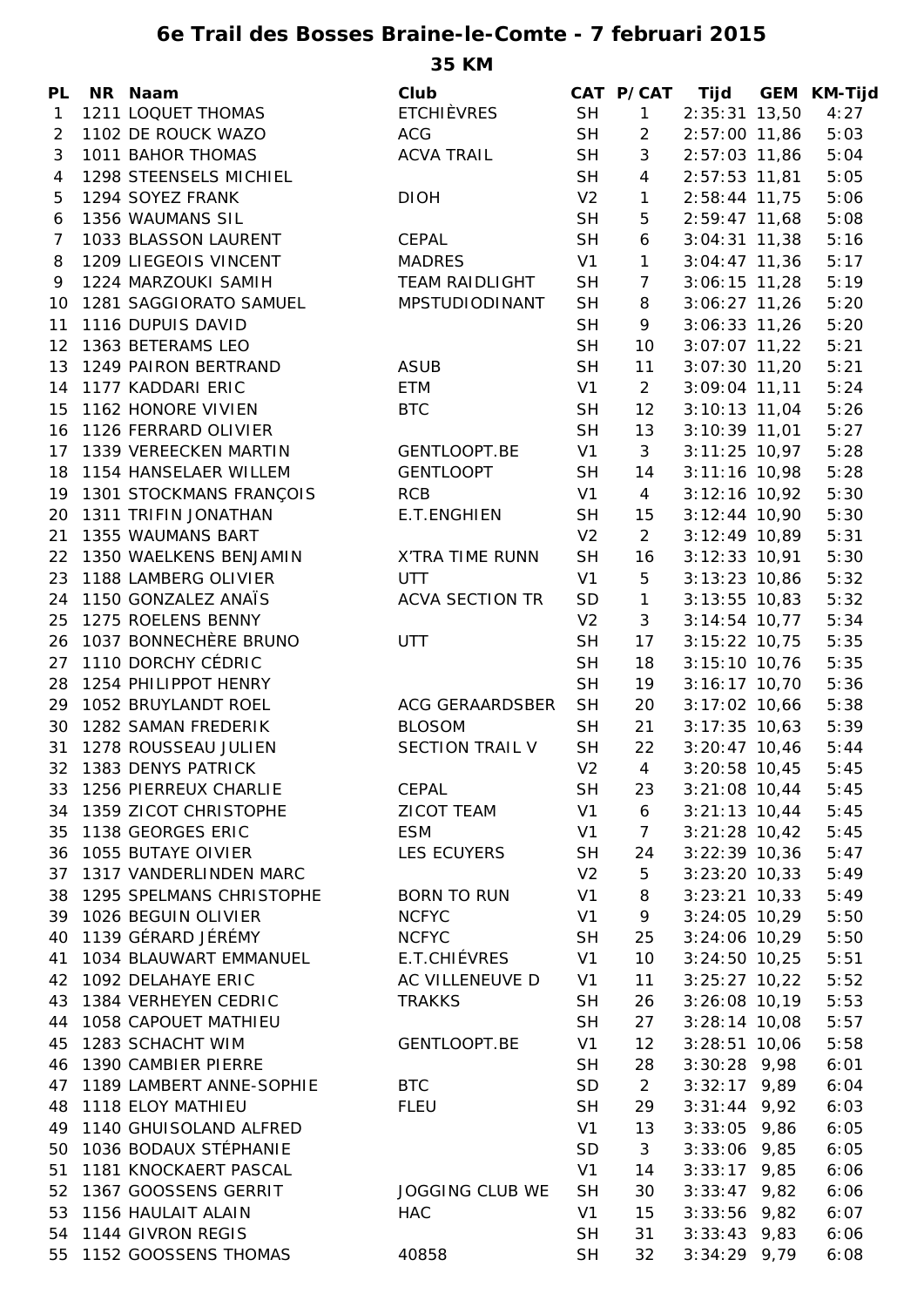| <b>PL</b> | NR Naam                         | Club                   |                | CAT P/CAT      | Tijd           | <b>GEM KM-Tijd</b> |
|-----------|---------------------------------|------------------------|----------------|----------------|----------------|--------------------|
| 56        | 1111 DORCHY QUENTIN             | <b>TEMPLEUVE</b>       | V <sub>1</sub> | 16             | $3:35:22$ 9,75 | 6:09               |
| 57        | 1330 VANNESTE MICHAËL           | <b>AB MARKE</b>        | <b>SH</b>      | 33             | $3:35:51$ 9,73 | 6:10               |
|           | 58 1213 LUMEN EMMANUEL          | $\prime$               | <b>SH</b>      | 34             | $3:36:12$ 9,71 | 6:11               |
|           | 59 1017 BARBÉ GUIDO             | ACG GERAARDSBER        | V <sub>2</sub> | 6              | $3:36:20$ 9,71 | 6:11               |
| 60        | 1050 BRACKX BRECHT              | <b>MIDLON</b>          | <b>SH</b>      | 35             | $3:36:48$ 9,69 | 6:12               |
| 61        | 1163 HOS ALAIN                  |                        | V <sub>1</sub> | 17             | $3:36:54$ 9,68 | 6:12               |
| 62        | 1183 KRIER BENOIT               | RAIDLIGHT              | V <sub>1</sub> | 18             | $3:37:30$ 9,66 | 6:13               |
| 63        | 1285 SCHRIJVERS FERNAND         | <b>VACH</b>            | V <sub>2</sub> | 7              | $3:37:24$ 9,66 | 6:13               |
|           | 64 1066 CLAES ARNAUD            |                        | <b>SH</b>      | 36             | $3:38:12$ 9,62 | 6:14               |
| 65        | 1222 MARIANI DAVIDE             | <b>MARIANI</b>         | V <sub>1</sub> | 19             | $3:38:31$ 9,61 | 6:15               |
| 66        | 1042 BORREMANS NICOLAS          |                        | V <sub>1</sub> | 20             | $3:38:46$ 9,60 | 6:15               |
| 67        | 1176 JOURDAIN CAROLINE          |                        | A1             | $\mathbf{1}$   | $3:39:40$ 9,56 | 6:17               |
| 68        | 1325 VANHAUWAERT BERT           | <b>JOGGINGCLUB WEV</b> | <b>SH</b>      | 37             | $3:39:42$ 9,56 | 6:17               |
|           | 69 1225 MEAD JONATHAN           |                        | <b>SH</b>      | 38             | $3:39:53$ 9,55 | 6:17               |
|           | 70 1370 VAN CAENEGEM VINCENT    | <b>ETC</b>             | <b>SH</b>      | 39             | $3:40:00$ 9,55 | 6:17               |
| 71        | 1247 OSSTYN FILIP               | <b>GEEN</b>            | V <sub>1</sub> | 21             | $3:40:38$ 9,52 | 6:18               |
|           | 72 1192 LAPAIGE FREDERIC        |                        | V <sub>1</sub> | 22             | $3:40:37$ 9,52 | 6:18               |
|           | 73 1107 DEWEZ MICHAEL           |                        | <b>SH</b>      | 40             | $3:41:03$ 9,50 | 6:19               |
|           | 74 1114 DRUARD VALENTIN         | DRUARD                 | <b>SH</b>      | 41             | $3:41:42$ 9,47 | 6:20               |
| 75        | 1112 DOUBLECOURT NICOLAS        | <b>VILLENEUVE D'AS</b> | <b>SH</b>      | 42             | $3:41:44$ 9,47 | 6:20               |
| 76        | 1290 SEVRIN ANTOINE             | <b>NAC</b>             | V <sub>1</sub> | 23             | $3:41:48$ 9,47 | 6:20               |
| 77        | 1031 BERTHET ALAIN              |                        | V <sub>2</sub> | 8              | $3:42:08$ 9,45 | 6:21               |
| 78        | 1333 VANSANTVOET STÉPHANE       | 11.11.11               | <b>SH</b>      | 43             | $3:42:14$ 9,45 | 6:21               |
| 79        | 1057 CANON MATHIEU              | <b>LDLV</b>            | <b>SH</b>      | 44             | $3:42:17$ 9,45 | 6:21               |
| 80        | 1272 RIVIÈRE EMMANUEL           |                        | <b>SH</b>      | 45             | $3:43:03$ 9,41 | 6:22               |
| 81        | 1085 DEDOYARD FRANÇOIS          |                        | V <sub>1</sub> | 24             | $3:43:38$ 9,39 | 6:23               |
| 82        | 1388 FREMAULT BENJAMIN          |                        | <b>SH</b>      | 46             | $3:43:46$ 9,38 | 6:24               |
| 83        | 1274 ROBERTI DAPHNÉ             | <b>RC NAMUR</b>        | <b>SD</b>      | 4              | $3:44:02$ 9,37 | 6:24               |
|           | 84 1332 VAN ORSHAEGEN LOUIS     | COHE                   | V <sub>3</sub> | $\mathbf{1}$   | $3:44:16$ 9,36 | 6:24               |
| 85        | 1054 BURNIAUX FRANÇOIS          |                        |                | 47             | $3:45:11$ 9,33 | 6:26               |
|           | 1117 DYSSELEER LAURENT          |                        | <b>SH</b>      |                |                |                    |
| 86        |                                 |                        | <b>SH</b>      | 48             | $3:45:20$ 9,32 | 6:26               |
|           | 87 1318 VAN DER POORTEN GLENN   | SELLA RONDA TE         | <b>SH</b>      | 49             | $3:45:16$ 9,32 | 6:26               |
| 88        | 1023 BAYOT BERNARD              | <b>CEPAL</b>           | V <sub>2</sub> | 9              | $3:45:18$ 9,32 | 6:26               |
|           | 89 1062 CARREE DANIEL           |                        | V1             | 25             | $3:45:02$ 9,33 | 6:26               |
|           | 90 1346 VERVY QUENTIN           | TEAM QU.BE             | <b>SH</b>      | 50             | $3:46:41$ 9,26 | 6:29               |
| 91        | 1182 KOWALCZYK BENOÎT           | TEAM QU.BE             | <b>SH</b>      | 51             | $3:47:11$ 9,24 | 6:29               |
| 92        | 1328 VAN LEERDAM BART           | PRINS HENDRIK          | V <sub>1</sub> | 26             | $3:47:29$ 9,23 | 6:30               |
| 93        | 1300 STIENEN RUDI               |                        | V <sub>1</sub> | 27             | $3:47:52$ 9,22 | 6:31               |
| 94        | 1065 CHEVALIER MICHAEËL         | <b>VERTIGO</b>         | V <sub>1</sub> | 28             | $3:47:20$ 9,24 | 6:30               |
| 95        | 1172 JACOBS FRANÇOIS-DOMINIQUE  |                        | V <sub>2</sub> | 10             | $3:47:50$ 9,22 | 6:31               |
|           | 96 1125 FERAUCHE JEAN-MARIE     | <b>UAC</b>             | V3             | 2              | $3:48:25$ 9,19 | 6:32               |
| 97        | 1041 BORN MARGOT                | AC EIFEL/ HAUTE        | A2             | $\mathbf{1}$   | $3:48:10$ 9,20 | 6:31               |
| 98        | 1382 KRAEMER SIGI               |                        | <b>XXX</b>     |                | $3:48:11$ 9,20 | 6:31               |
| 99        | 1005 AHMAD FADZLI               |                        | <b>SH</b>      | 52             | $3:49:37$ 9,15 | 6:34               |
|           | 100 1369 STEVENS IVO            | DE BOSLOPERS           | V <sub>1</sub> | 29             | $3:50:27$ 9,11 | 6:35               |
|           | 101 1170 IMBO INEKE             | <b>GENTLOOPT</b>       | <b>SD</b>      | 5              | $3:52:41$ 9,03 | 6:39               |
|           | 102 1207 LHOIR GREGORY          | SPI BO                 | V <sub>1</sub> | 30             | $3:53:05$ 9,01 | 6:40               |
|           | 103 1374 HOUTTEQUIET STÉPHANE   | POPUELLES DREAM        | V <sub>1</sub> | 31             | $3:55:39$ 8,91 | 6:44               |
|           | 104 1366 FAMELART MICHEL        | E.T.CHIEVRES           | V <sub>2</sub> | 11             | $3:56:05$ 8,90 | 6:45               |
|           | 105 1387 SURQUIN JEAN-LUC       | <b>TRAKKS</b>          | V <sub>1</sub> | 32             | $3:57:08$ 8,86 | 6:47               |
|           | 106 1200 LEJEUNE LAURENT        | <b>RCB</b>             | V <sub>1</sub> | 33             | $3:57:07$ 8,86 | 6:46               |
|           | 107 1340 VERGOUWEN BERND        | AVT-NEEROETEREN        | V1             | 34             | $3:58:04$ 8,82 | 6:48               |
|           | 108 1129 FLONET MARYLENE        | CABW                   | <b>SD</b>      | 6              | $3:58:45$ 8,80 | 6:49               |
|           | 109 1391 VANNOORENBERGHE CÉDRIC | RRT CHATELET           | <b>SH</b>      | 53             | $3:59:28$ 8,77 | 6:51               |
|           | 110 1288 SERVAIS ANTHONY        | <b>ETCHIÈVRES</b>      | <b>SH</b>      | 54             | $3:59:22$ 8,77 | 6:50               |
|           | 111 1371 VERVOORT SYLVIE        | GENTLOOPT.BE           | SD             | $\overline{7}$ | $3:59:27$ 8,77 | 6:50               |
|           | 112 1338 VERBEURE JONATHAN      | <b>ENDURANCE TEAM</b>  | <b>SH</b>      | 55             | $3:59:55$ 8,75 | 6:51               |
|           | 113 1223 MARIO VELAZQUEZ        | ADC 100 PIES           | <b>SH</b>      | 56             | $4:00:28$ 8,73 | 6:52               |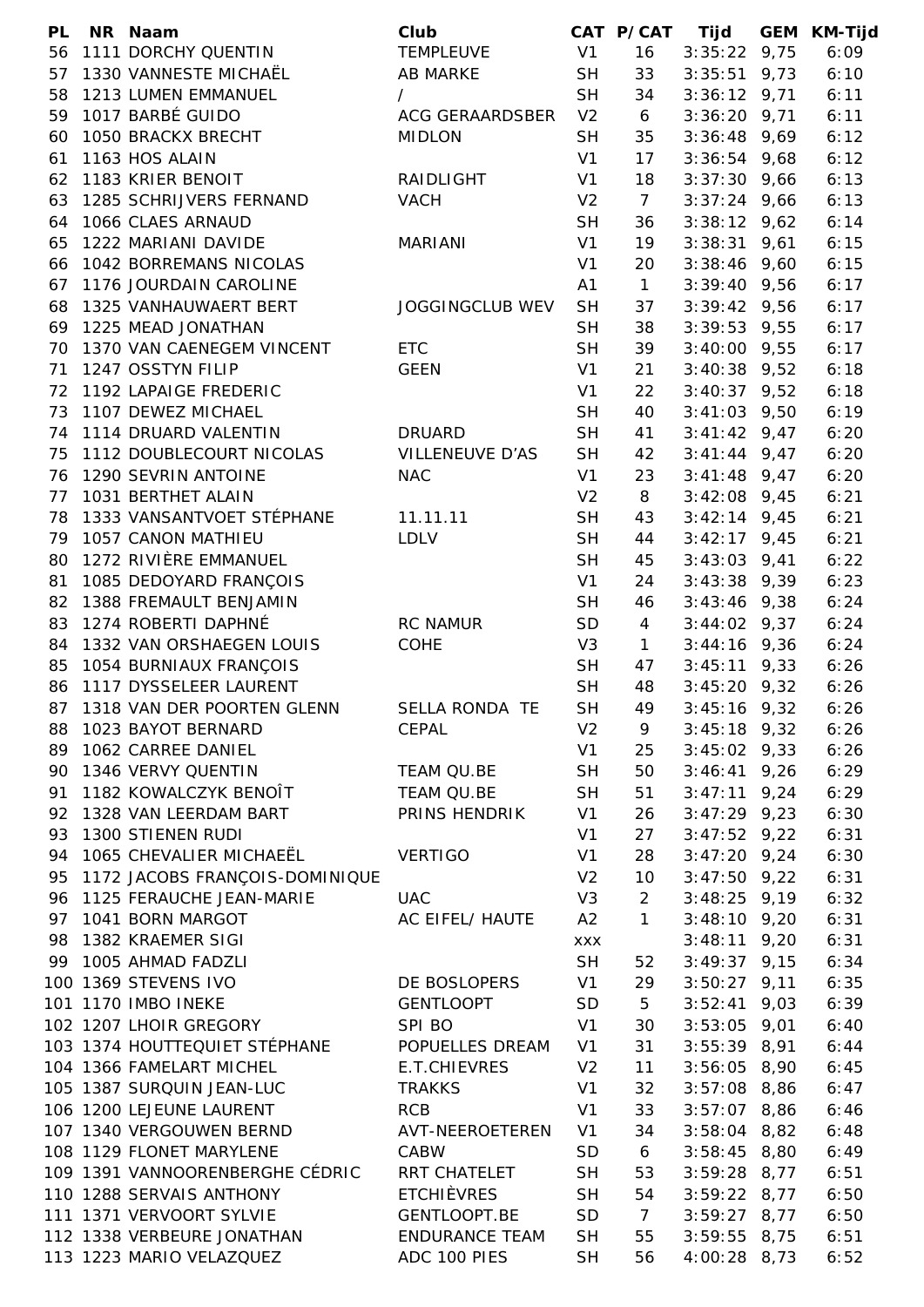| PL | NR Naam                           | Club                   |                | CAT P/CAT      | Tijd                         | <b>GEM KM-Tijd</b> |
|----|-----------------------------------|------------------------|----------------|----------------|------------------------------|--------------------|
|    | 114 1043 BORZÉE CHRISTOPHE        | <b>CC VISSEURS</b>     | <b>SH</b>      | 57             | $4:01:58$ $8,68$             | 6:55               |
|    | 115 1147 GODFROID YVES            | USBW/MYSTÈRE           | V1             | 35             | $4:02:44$ 8,65               | 6:56               |
|    | 116 1075 DAENEKYNT ISABEL         | <b>SODIBRUG</b>        | A1             | $\overline{2}$ | $4:03:49$ 8,61               | 6:58               |
|    | 117 1299 STICCA ALEXANDRE         |                        | <b>SH</b>      | 58             | 4:04:30 8,59                 | 6:59               |
|    | 118 1358 ZAGO ARDUINO             | FRT BINCHE             | V <sub>2</sub> | 12             | $4:04:02$ 8,61               | 6:58               |
|    | 119 1081 DECOBERT SIMON           | <b>ACVA</b>            | <b>SH</b>      | 59             | $4:04:42$ 8,58               | 6:59               |
|    | 120 1312 VALLEZ CLEMENT           |                        | <b>SH</b>      | 60             | 4:04:09 8,60                 | 6:59               |
|    | 121 1365 DUDZIAK TEDDY            |                        | <b>SH</b>      | 61             | $4:04:20$ 8,59               | 6:59               |
|    | 122 1003 AELBRECHT JEROEN         |                        | <b>SH</b>      | 62             | $4:05:38$ $8,55$             | 7:01               |
|    | 123 1180 KESTENS LORY             | <b>TUBIFOOT</b>        | <b>SH</b>      | 63             | $4:05:42$ 8,55               | 7:01               |
|    | 124 1309 TILLIEUX GUY             | <b>VACH</b>            | V <sub>3</sub> | 3              | $4:05:51$ 8,54               | 7:01               |
|    | 125 1008 ANCELLIN CHRISTOPHE      |                        | V <sub>1</sub> | 36             | $4:06:42$ 8,51               | 7:03               |
|    | 126 1074 CWIKOWSKI MARC           |                        | V <sub>2</sub> | 13             | $4:06:52$ 8,51               | 7:03               |
|    | 127 1246 O'KEEFFE CLARE           |                        | A1             | 3              | 4:06:53 8,51                 | 7:03               |
|    | 128 1305 TELLIER CHRISTOPHE       | <b>ANTILOB</b>         | <b>SH</b>      | 64             | $4:07:18$ 8,49               | 7:04               |
|    | 129 1046 BOULEN PATRICK           | <b>ACVA VILLENEUVE</b> | V <sub>3</sub> | $\overline{4}$ | $4:08:17$ 8,46               | 7:06               |
|    | 130 1145 GODAERT BART             |                        | V <sub>1</sub> | 37             | 4:08:20 8,46                 | 7:06               |
|    | 131 1004 AERTS ALAIN              | FLEU/BORN TO RU        | V <sub>1</sub> | 38             | $4:09:13$ 8,43               | 7:07               |
|    | 132 1331 VAN NIEUWENHOVE PHILIPPE |                        | V <sub>1</sub> | 39             | 4:09:37 8,41                 | 7:08               |
|    | 133 1094 DELHAYE STÉPHANE         |                        | V <sub>1</sub> | 40             | 4:10:21 8,39                 | 7:09               |
|    | 134 1347 VILAIN PATRICK           | <b>BORN TO RUN</b>     | V <sub>2</sub> | 14             | $4:10:50$ 8,37               | 7:10               |
|    | 135 1231 MEUWIS FREDERIC          | GAG                    | V <sub>1</sub> | 41             | $4:10:53$ 8,37               | 7:10               |
|    | 136 1315 VAN DEN HAUWE MICKAEL    |                        | <b>SH</b>      | 65             | 4:10:37 8,38                 | 7:10               |
|    | 137 1014 BAIWY OLIVIA             |                        | <b>SD</b>      | 8              | $4:11:24$ 8,35               | 7:11               |
|    | 138 1381 CADET RODOLPHE           |                        | <b>SH</b>      | 66             | $4:11:45$ 8,34               | 7:12               |
|    | 139 1135 GARREAU CHARLES          |                        | <b>SH</b>      | 67             | $4:11:47$ 8,34               | 7:12               |
|    | 140 1064 CHAPUY PHILÉMON          |                        | <b>SH</b>      | 68             | $4:12:01$ 8,33               | 7:12               |
|    | 141 1164 HOSTE MYRIAM             | <b>GENTLOOPT</b>       | A <sub>1</sub> | $\overline{4}$ | $4:12:45$ 8,31               | 7:13               |
|    | 142 1259 PIRET OLIVIER            | <b>HOC</b>             | <b>SH</b>      | 69             | $4:12:48$ 8,31               | 7:13               |
|    | 143 1292 SOHET ALEXIA             | <b>RCB</b>             | <b>SD</b>      | 9              | 4:13:38 8,28                 | 7:15               |
|    | 144 1270 REVILLOD SEBASTIEN       | <b>FLEURUS ATHLETI</b> | <b>SH</b>      | 70             | $4:14:36$ 8,25               | 7:16               |
|    | 145 1141 GILBART VINCENT          |                        | <b>SH</b>      | 71             | $4:17:36$ 8,15               | 7:22               |
|    | 146 1166 HUBERT GILLES            |                        | <b>SH</b>      | 72             |                              | 7:22               |
|    | 147 1297 STAPELLE ERIC            | <b>SMAC</b>            | V <sub>2</sub> |                | $4:17:39$ 8,15               | 7:25               |
|    |                                   |                        |                | 15<br>5        | 4:19:26 8,09<br>4:19:26 8,09 |                    |
|    | 148 1185 LABENNE SOPHIE           | <b>SMAC</b>            | A1             |                |                              | 7:25               |
|    | 149 1087 DEGRAEVE KENNY           | <b>DAPALO</b>          | <b>SH</b>      | 73             | 4:19:40 8,09                 | 7:25               |
|    | 150 1076 DARTOIS JULIEN           | L' ELAN ONNAING        | <b>SH</b>      | 74             | 4:19:40 8,09                 | 7:25               |
|    | 151 1258 PIPART GREG              | LES X'PLATCH           | <b>SH</b>      | 75             | 4:19:39 8,09                 | 7:25               |
|    | 152 1044 BOSMAN JOËLLE            |                        | A1             | 6              | $4:21:23$ 8,03               | 7:28               |
|    | 153 1208 LIBERT THIERRY           | <b>ETENGHIEN</b>       | V <sub>1</sub> | 42             | $4:21:25$ 8,03               | 7:28               |
|    | 154 1194 LECLERC SANDRINE         | <b>TRAKKS</b>          | <b>SD</b>      | 10             | $4:22:41$ 7,99               | 7:30               |
|    | 155 1161 HIERNAUX YVES            | <b>RUNNING TEAM 11</b> | <b>SH</b>      | 76             | $4:23:31$ 7,97               | 7:32               |
|    | 156 1212 LOSSON VIRGINIE          |                        | <b>SD</b>      | 11             | $4:23:32$ 7,97               | 7:32               |
|    | 157 1214 LUX ARNO                 |                        | V <sub>1</sub> | 43             | $4:24:28$ 7,94               | 7:33               |
|    | 158 1226 MEIRSMAN GEOFFREY        |                        | <b>SH</b>      | 77             | $4:25:13$ 7,92               | 7:35               |
|    | 159 1115 DUMONT CARYL             | <b>NAC</b>             | V <sub>1</sub> | 44             | $4:25:27$ 7,91               | 7:35               |
|    | 160 1336 VAN ZELE ELS             | <b>IRONMANAGERS</b>    | A1             | $\overline{7}$ | $4:25:32$ 7,91               | 7:35               |
|    | 161 1242 MUSSCHE FREDERIK         |                        | V <sub>1</sub> | 45             | $4:27:03$ 7,86               | 7:38               |
|    | 162 1268 REMY JEAN CHRISTOPHE     |                        | V <sub>1</sub> | 46             | $4:27:14$ 7,86               | 7:38               |
|    | 163 1101 DERAUX CECILE            |                        | A <sub>1</sub> | 8              | $4:27:42$ 7,84               | 7:39               |
|    | 164 1313 VALLOIS MICHAËL          | <b>TEAM RAIDLIGHT</b>  | V <sub>1</sub> | 47             | $4:27:54$ 7,84               | 7:39               |
|    | 165 1233 MICHIELS ALEX            |                        | V <sub>2</sub> | 16             | $4:27:47$ 7,84               | 7:39               |
|    | 166 1277 ROQUES BRUNO             | ROYAL LÉOPOLD C        | V <sub>1</sub> | 48             | $4:27:56$ 7,84               | 7:39               |
|    | 167 1377 DELAHAYE YVES            |                        | V <sub>2</sub> | 17             | $4:28:44$ 7,81               | 7:41               |
|    | 168 1327 VANHUYSSE OLIVIER        | <b>RCB TRAIL</b>       | <b>SH</b>      | 78             | 4:29:13 7,80                 | 7:42               |
|    | 169 1104 DESMET XAVIER            |                        | V <sub>1</sub> | 49             | 4:28:50 7,81                 | 7:41               |
|    | 170 1342 VERLEY SOPHIE            |                        | <b>SD</b>      | 12             | $4:29:28$ 7,79               | 7:42               |
|    | 171 1215 MAHIEU VALENTINE         | E.T.ENGHIEN            | <b>SD</b>      | 13             | $4:30:46$ 7,76               | 7:44               |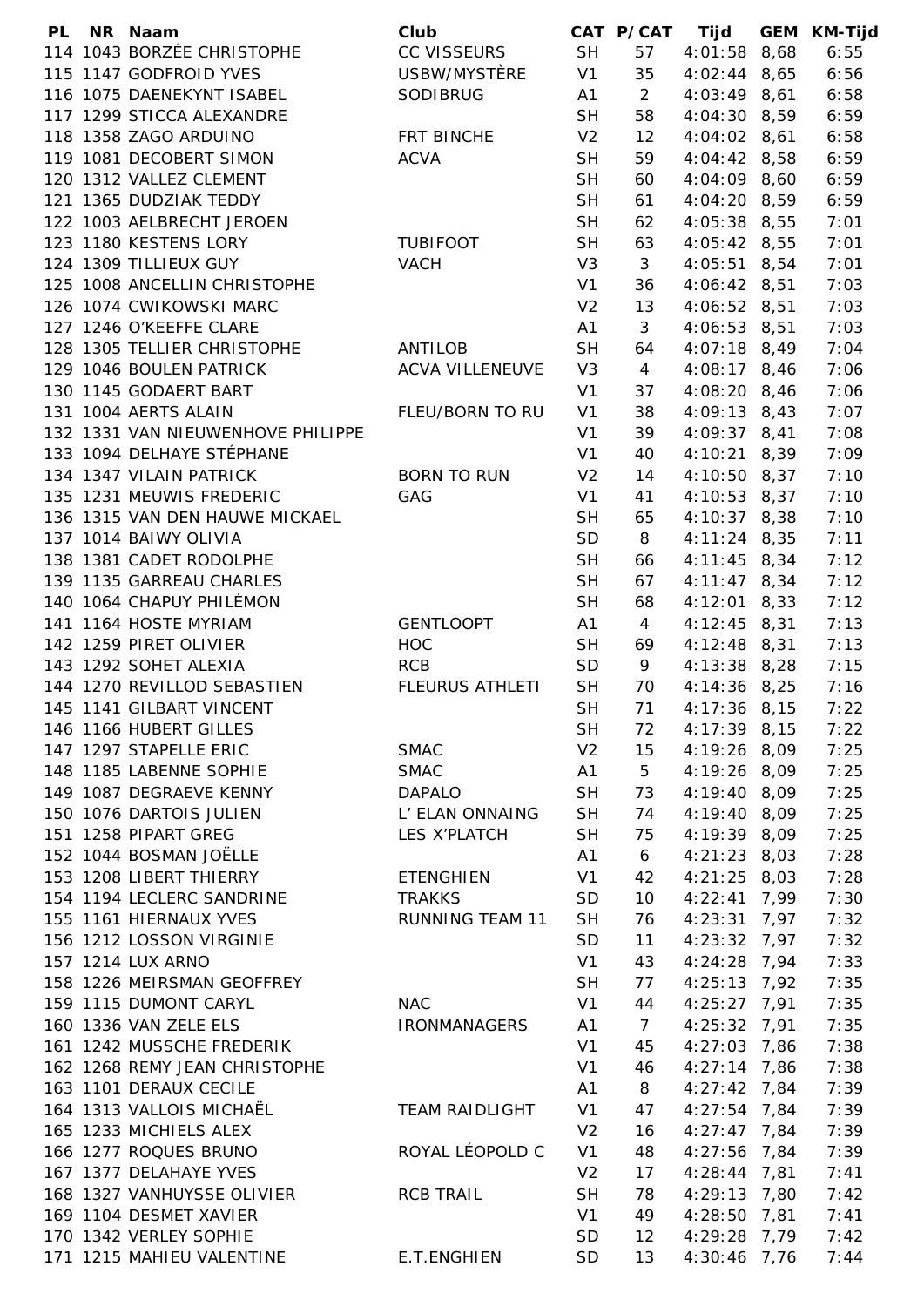| <b>PL</b> | NR Naam                          | Club                   |                | CAT P/CAT | <b>Tijd</b>    | <b>GEM</b> | <b>KM-Tijd</b> |
|-----------|----------------------------------|------------------------|----------------|-----------|----------------|------------|----------------|
|           | 172 1049 BOUTRIAUX MICHAËL       | <b>ETENGHIEN</b>       | <b>SH</b>      | 79        | 4:30:48        | 7,75       | 7:44           |
|           | 173 1238 MOELTER ERIKA           | <b>FLEU</b>            | A <sub>1</sub> | 9         | $4:30:13$ 7,77 |            | 7:43           |
|           | 174 1088 DEHANDSCHUTTER HERMAN   | DE ZANDSTUYVERS        | V <sub>2</sub> | 18        | $4:32:43$ 7,70 |            | 7:48           |
|           | 175 1168 HUYBEN JEF              | ZANDSTUIVERS           | V <sub>2</sub> | 19        | $4:32:49$ 7,70 |            | 7:48           |
|           | 176 1067 CLAESSENS YANNIC        |                        | V <sub>1</sub> | 50        | $4:33:24$ 7,68 |            | 7:49           |
|           | 177 1291 SGALBIERO ORAZIO        |                        | V <sub>2</sub> | 20        | 4:34:04        | 7,66       | 7:50           |
|           | 178 1280 RUSSO FRÉDÉRIC          | LES AMIS JOGGEU        | <b>SH</b>      | 80        | 4:36:05        | 7,61       | 7:53           |
|           | 179 1134 FREVILLE ELSA           | <b>RCB</b>             | A1             | 10        | $4:36:37$ 7,59 |            | 7:54           |
|           | 180 1016 BALLEZ FRANCOIS         |                        | V <sub>2</sub> | 21        | $4:37:48$ 7,56 |            | 7:56           |
|           | 181 1199 LEJEUNE ALAIN           |                        | V <sub>1</sub> | 51        | 4:38:51        | 7,53       | 7:58           |
|           | 182 1056 BUYSE GEERT             | ABMARKE                | V <sub>2</sub> | 22        | $4:43:24$ 7.41 |            | 8:06           |
|           | 183 1276 ROOSENS FRANS           | LES TROIS MOUSQ        | <b>SH</b>      | 81        | $4:49:17$ 7,26 |            | 8:16           |
|           | 184 1289 SEVENS QUENTIN          | LES TROIS MOUSQ        | <b>SH</b>      | 82        | 4:49:17        | 7,26       | 8:16           |
|           | 185 1218 MALBRECQ BERNARD        | THEODO TEMPO           | V <sub>2</sub> | 23        | $4:49:23$ 7,26 |            | 8:16           |
|           | 186 1061 CARPENTIER GEORGES      |                        | V <sub>2</sub> | 24        | 4:50:16        | 7,23       | 8:18           |
|           | 187 1197 LEGRAND CHRISTOPHE      |                        | <b>SH</b>      | 83        | $4:51:35$ 7,20 |            | 8:20           |
|           | 188 1232 MICHELIS FRANCOIS       | FNO <sub>6</sub>       | <b>SH</b>      | 84        | $4:51:55$ 7,19 |            | 8:20           |
|           | 189 1093 DELBOUILLE THIERRY      |                        | V <sub>1</sub> | 52        | $4:51:55$ 7,19 |            | 8:20           |
|           | 190 1202 LERATE VINCIANNE        | <b>BORN TO RUN TEA</b> | A1             | 11        | 4:52:00 7,19   |            | 8:21           |
|           | 191 1105 DE STAERCKE JEAN-BENOIT |                        | V <sub>2</sub> | 25        | $4:52:18$ 7,18 |            | 8:21           |
|           | 192 1310 TRGO ALAIN              | <b>NAC</b>             | V <sub>2</sub> | 26        | 4:58:20 7,04   |            | 8:31           |
|           | 193 1012 BAILLY JULIEN           | <b>COURE TRAIL ET</b>  | <b>SH</b>      | 85        | 5:06:46 6,85   |            | 8:46           |
|           | 194 1314 VANBELLINGEN HANS       | LES COUREURS CE        | <b>SH</b>      | 86        | $5:11:49$ 6,73 |            | 8:55           |
|           | 195 1178 KESTEMONT BRUNO         | .BE                    | V <sub>2</sub> | 27        | $5:20:47$ 6,55 |            | 9:10           |
|           | 196 1198 LEHAIRE IVAN            | J.E.T.                 | V <sub>1</sub> | 53        | $5:21:24$ 6,53 |            | 9:11           |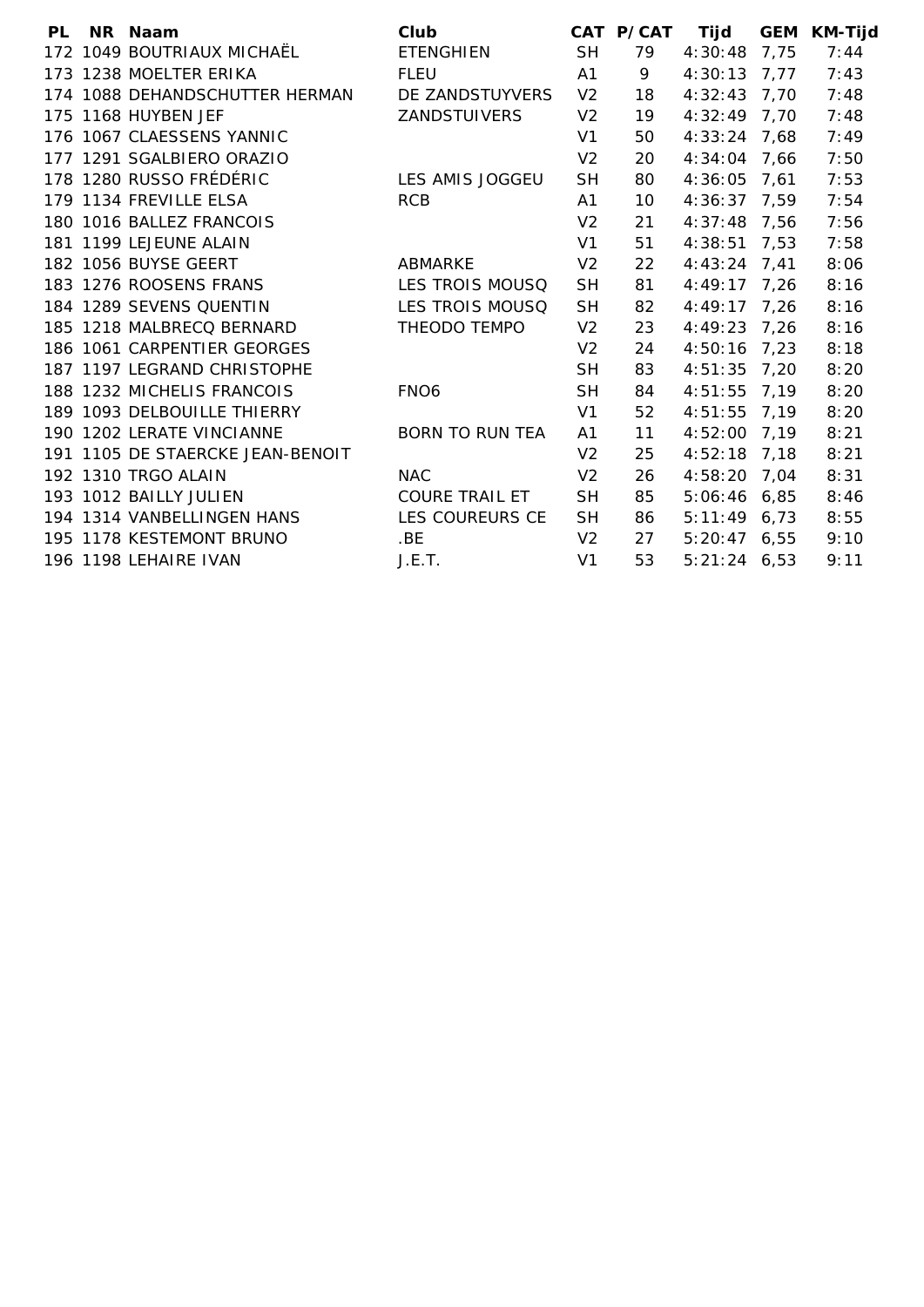**6e Trail des Bosses Braine-le-Comte - 7 februari 2015 45 KM**

**PL NR Naam Club CAT P/CAT Tijd GEM KM-Tijd** 1 1021 BAUDOIN PHILIPPE ARCH V1 1 3:43:18 12,09 4:58 2 1386 ROEHL WILLY xxx 3:46:37 11,91 5:02 3 1149 GONCALVES ANTONIO V2 1 3:49:46 11,75 5:06 4 1264 QUESTIAUX BERNARD V2 2 3:50:05 11,73 5:07 5 1167 HUYBEN FLORIS ATRIAC SH 1 3:50:32 11,71 5:07 6 1368 PETERS STEPHAN AC EIFEL SH 2 3:59:20 11,28 5:19 7 1329 VAN LIERDE JULIAAN ACG SH 3 4:01:11 11,19 5:22 8 1158 HENDRIX BERT SH 4 4:02:56 11,11 5:24 9 1132 FRANCOIS BENOÎT THÉODO-TEMPO SH 5 4:03:16 11,10 5:24 10 1098 DE NAYER JAN SH 6 4:04:29 11,04 5:26 11 1221 MARCHAND STEPHANE V1 2 4:08:47 10,85 5:32 12 1248 PAESMANS TOM V1 3 4:11:17 10,74 5:35 13 1193 LECLERC ALEXANDRE VILLENEUVE D'AC SH 7 4:16:53 10,51 5:43 14 1157 HÉBETTE DOMINIQUE ARCH CINEY SH 8 4:18:27 10,45 5:45 15 1267 RAVYTS ALAIN COACHING ZONE T V2 3 4:20:33 10,36 5:47 16 1296 SPELMANS JEAN-FRANÇOIS BORN TO RUN NIV V1 4 4:24:33 10,21 5:53 17 1095 DELIENS MATHIEU SH 9 4:28:15 10,07 5:58 18 1261 PLASMANNE MAXIME SH 10 4:30:14 9,99 6:00 19 1364 DE JAEGER-BRAET LUC CAVALOPERS V2 4 4:32:32 9,91 6:03 20 1385 GEIDEL ERIC SH 11 4:37:15 9,74 6:10 21 1137 GEENS RENAUD ET CHIÈVRES SH 12 4:37:34 9,73 6:10 22 1252 PAULIAT JEREMY DECATHLON TRAIL SH 13 4:39:51 9,65 6:13 23 1073 CUPIAL LAURENT AC VILLENEUVE D V1 5 4:40:52 9,61 6:14 24 1375 VAN HIEL PAUL ATLEMO V1 6 4:48:42 9,35 6:25 25 1173 JACOBS OLIVIER AG INSURANCE RU V1 7 4:49:10 9,34 6:26 26 1343 VERMEULEN MATHIAS SELLA RONDA TRA SH 14 4:50:20 9,30 6:27 27 1344 VERSCHUERE PATRICIA KREKENLOPERS A1 1 4:50:29 9,29 6:27 28 1063 CHAPUY GILLES V2 5 4:51:41 9,26 6:29 29 1136 GAUSSET OLIVIER AXA TEAM V1 8 4:51:56 9,25 6:29 30 1010 ANTOINE LUC **SH 15 4:52:42 9,22 6:30** 31 1187 LAIDEBEURE DAVID L' ELAN ONNAING V1 9 4:52:48 9,22 6:30 32 1060 CARON CHRISTOPHE SH 16 4:53:16 9,21 6:31 33 1099 DENDAL DIDIER V2 6 4:57:15 9,08 6:36 34 1251 PARMENTIER FRANÇOIS SH 17 4:57:46 9,07 6:37 35 1048 BOUT KRISTOF SH 18 5:01:06 8,97 6:41 36 1241 MOUNEY ETIENNE SH 19 5:01:05 8,97 6:41 37 1122 FAUVARQUE THIERRY V1 10 5:01:41 8,95 6:42 38 1257 PILETTE BENOÎT V1 11 5:02:16 8,93 6:43 39 1002 ADRIANSSENS SERGE V2 7 5:03:22 8,90 6:44 40 1235 MIUZZO RAPHAEL COURSE TRAIL ET SH 20 5:06:44 8,80 6:49 41 1121 FAUVARQUE GAETAN SH 21 5:07:02 8,79 6:49 42 1070 COPPENS FREDERIC SH 22 5:11:10 8,68 6:55 43 1053 BUREAU PIERRE TIC LE TOC & TA SH 23 5:13:52 8,60 6:58 44 1148 GOFFE NICOLAS SH 24 5:13:45 8,61 6:58 45 1027 BENOIT MICHEL NAC V2 8 5:14:24 8,59 6:59 46 1028 BENOIT THOMAS NAC SH 25 5:14:24 8,59 6:59 47 1030 BERNARD FRANCK ASLMG V1 12 5:16:23 8,53 7:02 48 1040 BOONE ARNAUD ASLMG V1 13 5:17:08 8,51 7:03 49 1143 GIORGINI FABIO NCFYC SH 26 5:18:27 8,48 7:05 50 1179 KESTENS LAURENT TUBIFOOT V1 14 5:19:08 8,46 7:06 51 1089 DE JONGE MICHIEL V1 15 5:20:19 8,43 7:07 52 1240 MORO TERRY NAC V2 9 5:20:10 8,43 7:07 53 1349 VROLIX MYRIAM A1 2 5:20:24 8,43 7:07 54 1319 VAN DER SNEPPEN LINEKE GVAC SD 1 5:21:27 8,40 7:09 55 1039 BONNY BJORN SODIBRUG SH 27 5:22:46 8,37 7:10 56 1084 DE DONDER BART ACHILLES V2 10 6:01:21 7,47 8:02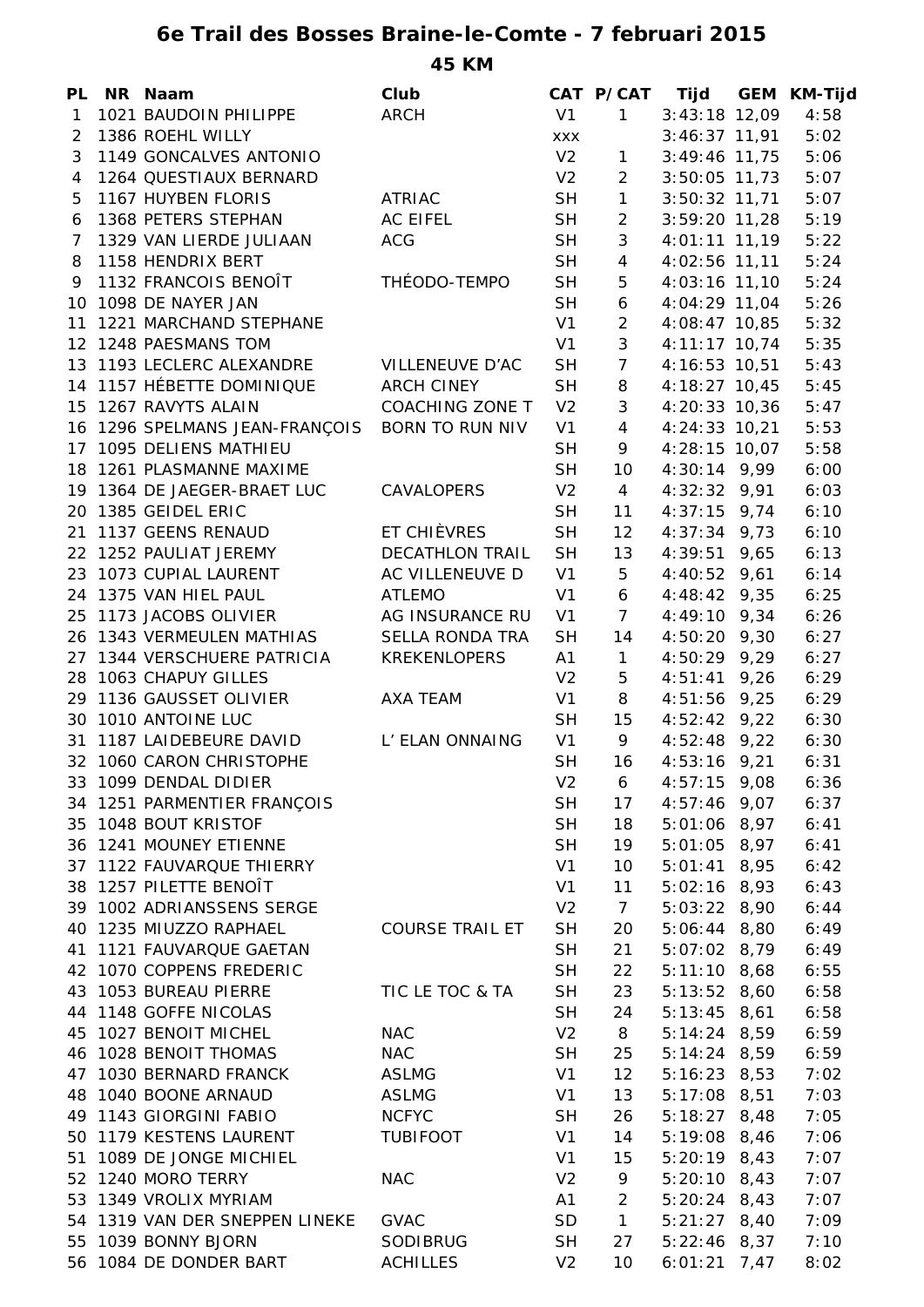## **6e Trail des Bosses Braine-le-Comte - 7 februari 2015 65 KM**

| PL           | NR Naam                       | Club                   |                | CAT P/CAT       | <b>Tijd</b>     | <b>GEM KM-Tijd</b> |
|--------------|-------------------------------|------------------------|----------------|-----------------|-----------------|--------------------|
| $\mathbf{1}$ | 2060 LEURS REMI               | <b>VAFA SECTION TR</b> | <b>SH</b>      | 1               | 5:06:20 12,73   | 4:43               |
| 2            | 2038 HARDUIN OLIVIER          | <b>ACVA SECTION TR</b> | <b>SH</b>      | $\overline{2}$  | $5:24:45$ 12,01 | 5:00               |
| 3            | 2047 KEUPPENS BENNY           |                        | <b>SH</b>      | 3               | $5:43:49$ 11,34 | 5:17               |
| 4            | 2094 SIRINGO VINCENT          | RUNNING GENT /         | <b>SH</b>      | $\overline{4}$  | $5:55:33$ 10,97 | 5:28               |
| 5            | 2002 BASTIAENS WIM            | YELLOW CITY BAS        | <b>SH</b>      | 5               | 5:56:47 10,93   | 5:29               |
| 6            | 2091 SCHÖN MAARTEN            | <b>TRAILRUNNING NE</b> | <b>SH</b>      | 6               | $6:10:31$ 10,53 | 5:42               |
| 7            | 2100 THOMAS CHRISTOPHE        | <b>TRAKKS</b>          | <b>SH</b>      | $7\overline{ }$ | 6:10:46 10,52   | 5:42               |
| 8            | 2054 LEERG OLIVIER            |                        | V1             | $\mathbf{1}$    | $6:14:56$ 10,40 | 5:46               |
| 9            | 2016 DE BIE FONS              | <b>UNITAS</b>          | V <sub>2</sub> | $\mathbf{1}$    | $6:19:02$ 10,29 | 5:50               |
|              | 10 2017 DEBRABANDERE LANDER   |                        | V <sub>1</sub> | $\overline{2}$  | $6:27:28$ 10,07 | 5:58               |
|              | 11 2083 RENAUX EMMANUEL       | VAFA TRAIL             | V <sub>1</sub> | $\mathbf{3}$    | $6:29:37$ 10,01 | 6:00               |
|              | 12 2057 LEMPEREUR JEAN        | <b>TEAM HORIZONS N</b> | V <sub>1</sub> | $\overline{4}$  | $6:32:54$ 9,93  | 6:03               |
|              | 13 2114 WEBER ANDREAS         | <b>TV BORKEN</b>       | V <sub>1</sub> | 5               | $6:34:28$ 9,89  | 6:04               |
|              | 14 2019 DELTOMBE MATTHIEU     |                        | <b>SH</b>      | 8               | $6:38:50$ 9,78  | 6:08               |
|              | 15 2101 TILLE KRISTINA        | TV ATTENDORN           | A1             | $\mathbf{1}$    | $6:42:48$ 9,68  | 6:12               |
|              | 16 2034 GERMEYS FILIP         |                        | V <sub>1</sub> | 6               | $6:46:58$ 9,58  | 6:16               |
|              | 17 2093 SIMONIS FABIAN        |                        | <b>SH</b>      | 9               | $6:48:50$ 9,54  | 6:17               |
|              | 18 2044 JÜCHTER BIRGER        | WAT LÄUFT ULTRA        | V <sub>1</sub> | $\overline{7}$  | $6:49:26$ 9,53  | 6:18               |
|              | 19 2106 VAN DEN BOSSCHE DAVID |                        | V <sub>1</sub> | 8               | $6:52:02$ 9,47  | 6:20               |
|              | 20 2089 ROTTIERS KEN          |                        | <b>SH</b>      | 10              | $6:52:00$ 9,47  | 6:20               |
|              | 21 2062 MAUS MORITZ           | LC OLYMPIA WIES        | V1             | 9               | $6:54:30$ 9,41  | 6:23               |
|              | 22 2005 BIL MARJOLEIN         |                        | SD             | $\mathbf{1}$    | $6:56:56$ 9,35  | 6:25               |
|              | 23 2073 PETRIC STELLA         |                        | A1             | $\overline{2}$  | $6:56:57$ 9,35  | 6:25               |
|              | 24 2119 VAN DER GEEST CHANTAL |                        | <b>SD</b>      | $\overline{2}$  | $6:57:01$ 9,35  | 6:25               |
|              | 25 2023 DE POORTER SAMUEL     | ROCCOTEAM              | V <sub>1</sub> | 10 <sup>°</sup> | $6:57:21$ 9,34  | 6:25               |
|              | 26 2036 GHESQUIERE CHRISTOPHE | <b>DAPALO</b>          | V <sub>1</sub> | 11              | $6:57:17$ 9,35  | 6:25               |
|              | 27 2079 POULAIN PASCAL        |                        | V <sub>1</sub> | 12              | $6:58:40$ 9,32  | 6:26               |
|              | 28 2095 SLABON RAIMUND        | <b>TEAM ERDINGER A</b> | V <sub>2</sub> | $\overline{2}$  | $7:02:12$ 9,24  | 6:30               |
|              | 29 2075 PICOT ANTOINE         | $ACVA - VAFA : 4$      | V <sub>2</sub> | 3               | $7:05:10$ 9,17  | 6:32               |
|              | 30 2004 BECKMANN STEFAN       | <b>TV BORKEN</b>       | V <sub>2</sub> | $4\overline{ }$ | $7:14:59$ 8,97  | 6:42               |
|              | 31 2120 MORROW PAIGE          | <b>BRUSSELS RUNNER</b> | SD             | 3 <sup>7</sup>  | $7:18:17$ 8,90  | 6:45               |
|              | 32 2040 HERMANT PHILIPPE      | <b>BIGOREX TEAM</b>    | V <sub>1</sub> | 13              | $7:19:40$ 8,87  | 6:46               |
|              | 33 2035 GEYER ANDREAS         | TV ATTENDORN           | V <sub>2</sub> | 5               | $7:19:47$ 8,87  | 6:46               |
|              | 34 2096 SNOEKS JOS            | <b>VACH</b>            | V <sub>2</sub> | 6               | $7:20:37$ 8,85  | 6:47               |
|              | 35 2074 PHILIPPART ERIC       | <b>TRAKKS</b>          | V <sub>2</sub> | 7 <sup>7</sup>  | $7:22:25$ 8,82  | 6:48               |
|              | 36 2020 DEMOULIN FRANCOIS     |                        | <b>SH</b>      | 11              | $7:22:15$ 8,82  | 6:48               |
|              | 37 2078 PLUTNIAK SIMON        | VAFA SECTION TR        | <b>SH</b>      | 12              | $7:26:41$ 8,73  | 6:52               |
|              | 38 2099 TAYLOR SÉBASTIEN      |                        | <b>SH</b>      | 13              | $7:27:04$ 8,72  | 6:53               |
|              | 39 2090 SAMAIN ANTHONY        | <b>COACH RUNNING</b>   | V1             | 14              | $7:27:13$ 8,72  | 6:53               |
|              | 40 2008 CAPARROS LAURENT      |                        | V1             | 15              | $7:27:59$ 8,71  | 6:54               |
|              | 41 2024 DEROECK ROBIN         | <b>VEGAN ATHLETE R</b> | <b>SH</b>      | 14              | $7:28:48$ 8,69  | 6:54               |
|              | 42 2092 SCHOUPPE ANDY         | ATT                    | <b>SH</b>      | 15              | $7:28:47$ 8,69  | 6:54               |
|              | 43 2118 SANSTERRE FABIEN      |                        | <b>SH</b>      | 16              | $7:29:15$ 8,68  | 6:55               |
|              | 44 2112 VEREECKE MARC         | <b>USBW ROAD TEAM</b>  | V <sub>1</sub> | 16              | $7:31:41$ 8,63  | 6:57               |
|              | 45 2056 LEGROS DAVID          |                        | V <sub>1</sub> | 17              | $7:33:03$ 8,61  | 6:58               |
|              | 46 2082 RENARD ALEXANDRINE    |                        | SD             | $\overline{4}$  | $7:35:18$ 8,57  | 7:00               |
|              | 47 2117 REUNIS PHILIPPE       | CACE                   | V <sub>1</sub> | 18              | $7:35:43$ 8,56  | 7:01               |
|              | 48 2122 LAU FREDERIC          |                        | V <sub>1</sub> | 19              | $7:36:06$ 8,55  | 7:01               |
|              | 49 2012 COLARD ANDREW         |                        |                |                 |                 |                    |
|              |                               | ANDREW                 | <b>SH</b>      | 17              | $7:37:58$ 8,52  | 7:03               |
|              | 50 2033 GEHLHAAR ROBERT       | SBB-DAV                | <b>SH</b>      | 18              | $7:40:04$ 8,48  | 7:05               |
|              | 51 2007 BOUCHEZ YANNICK       | TORSE – MADRES         | <b>SH</b>      | 19              | $7:41:56$ 8,44  | 7:06               |
|              | 52 2039 HENNEUSE JUDITH       | <b>HÉRINNES</b>        | A1             | $\mathbf{3}$    | $7:42:35$ 8,43  | 7:07               |
|              | 53 2025 DERVAUX GAETAN        | PIPAIX                 | V <sub>1</sub> | 20              | $7:45:55$ 8,37  | 7:10               |
|              | 54 2013 COOLEN HANS           |                        | V <sub>1</sub> | 21              | $7:46:52$ 8,35  | 7:11               |
|              | 55 1190 LAMBERT GRÉGORY       |                        | <b>SH</b>      | 20              | $7:51:05$ 8,28  | 7:15               |